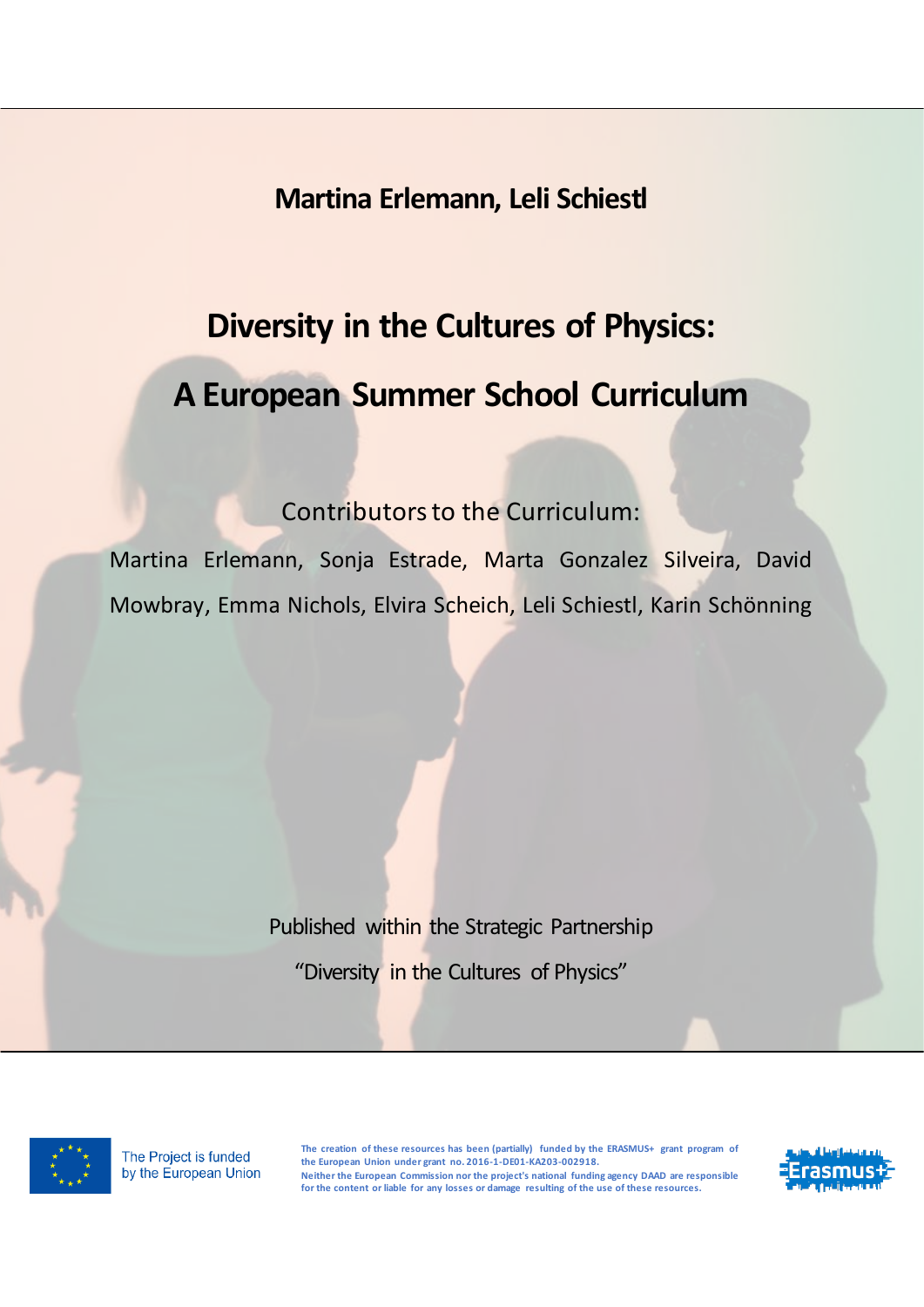

<span id="page-1-0"></span>Published by Freie Universität Berlin in September 2019

**Prof. Dr. Martina Erlemann** is guest professor for Science Studies and Gender Studies in physics at Freie Universität Berlin. She graduated in physics and holds a PhD in sociology. Her research fields are Gender Studies of Science and Science and Techonlogy Studies (STS). She is the leader of the strategic partnership "Diversity in the Cultures of Physics".

**Leli Schiestl** is a graduated physicist. She has a broad expertise in projects to increase women's and girls' participation and visibility in different STEM-related contexts. She is the coordinator of the strategicpartnership "Diversity in the Cultures of Physics".

The Strategic Partnership "Diversity in the Cultures of Physics" is an initiative seeking to build a transnational network for launching several key actions geared towards improving the gender balance in physics and its subfields. The strategic partnership consists of the following universities: Freie Universität Berlin, Universitat Autònoma de Barcelona, Universtiat de Barcelona, the University of Manchester, the University of Sheffield, and Uppsala Universitet. The partnership was funded by DAAD / Erasmus+ from 2016 – 2019.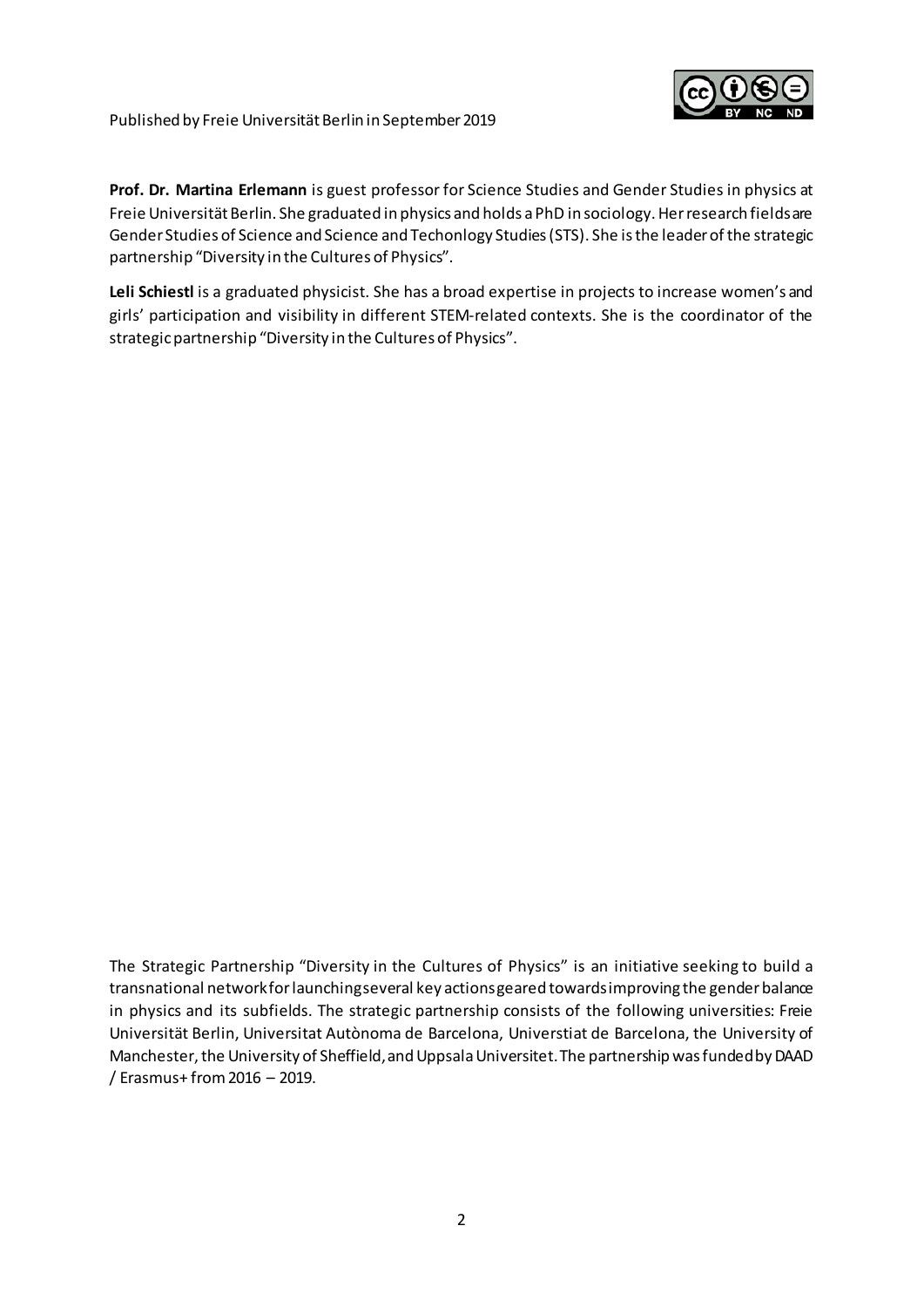### **Preface**

"Diversity in the Cultures of Physics" is an Erasmus+ funded Strategic Partnership launching several key actions aimed at improving the gender balance in physics and its subfields. The Strategic Partnership consists of six universities in four countries: Freie Universität Berlin in Germany, Universitat Autònoma de Barcelona and Universitat de Barcelona in Spain, University of Manchester and University of Sheffield in the United Kingdom and Uppsala Universitet in Sweden.

One of the central activities of the transnational network is an annual international summer school series for female physicists transitioning from Undergraduate/Masterprogrammes to a PhD study. This document presents the curriculum that has been developed for those summer schools and that has been used and evaluated in each round of the summer school series.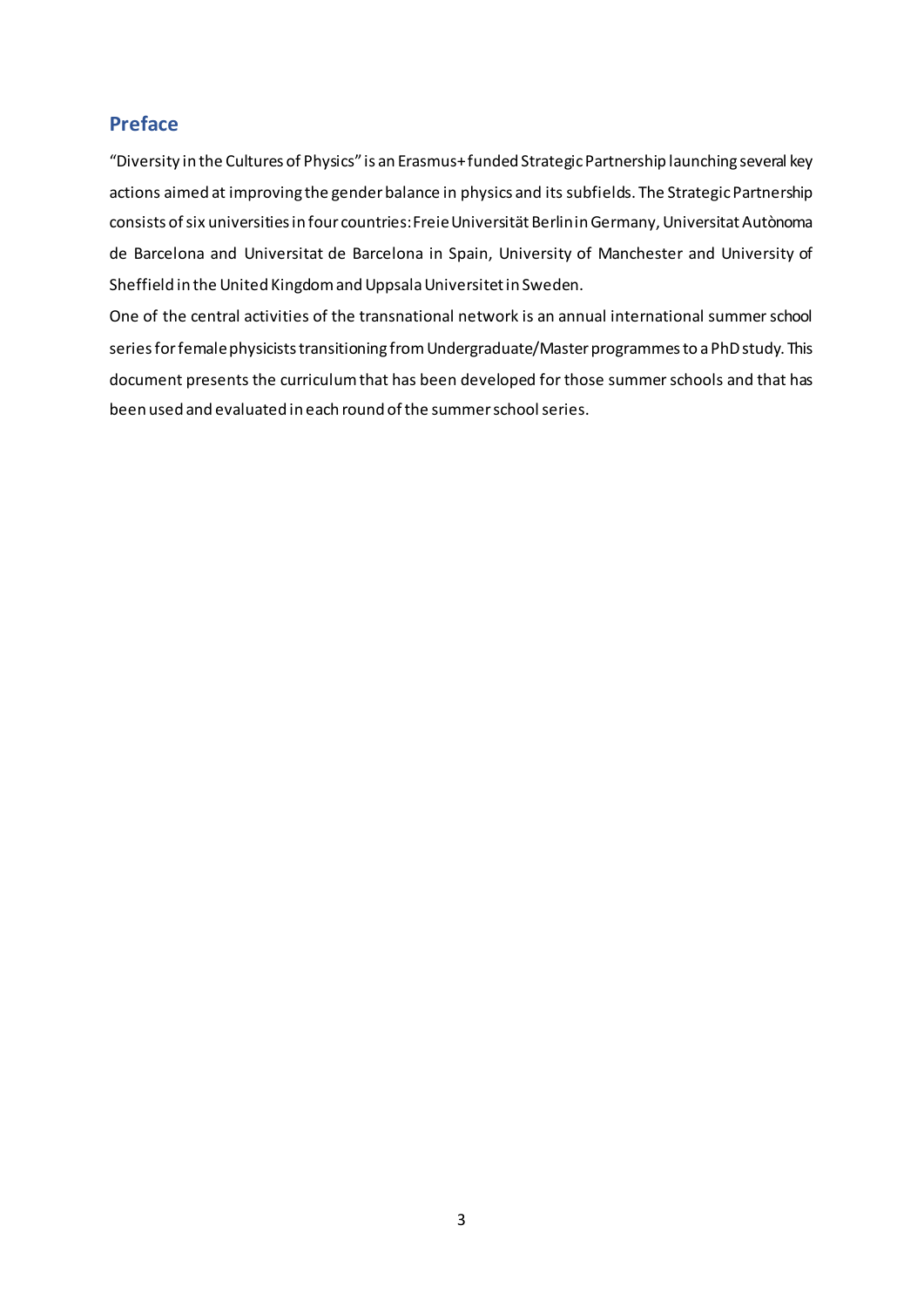## Table of Contents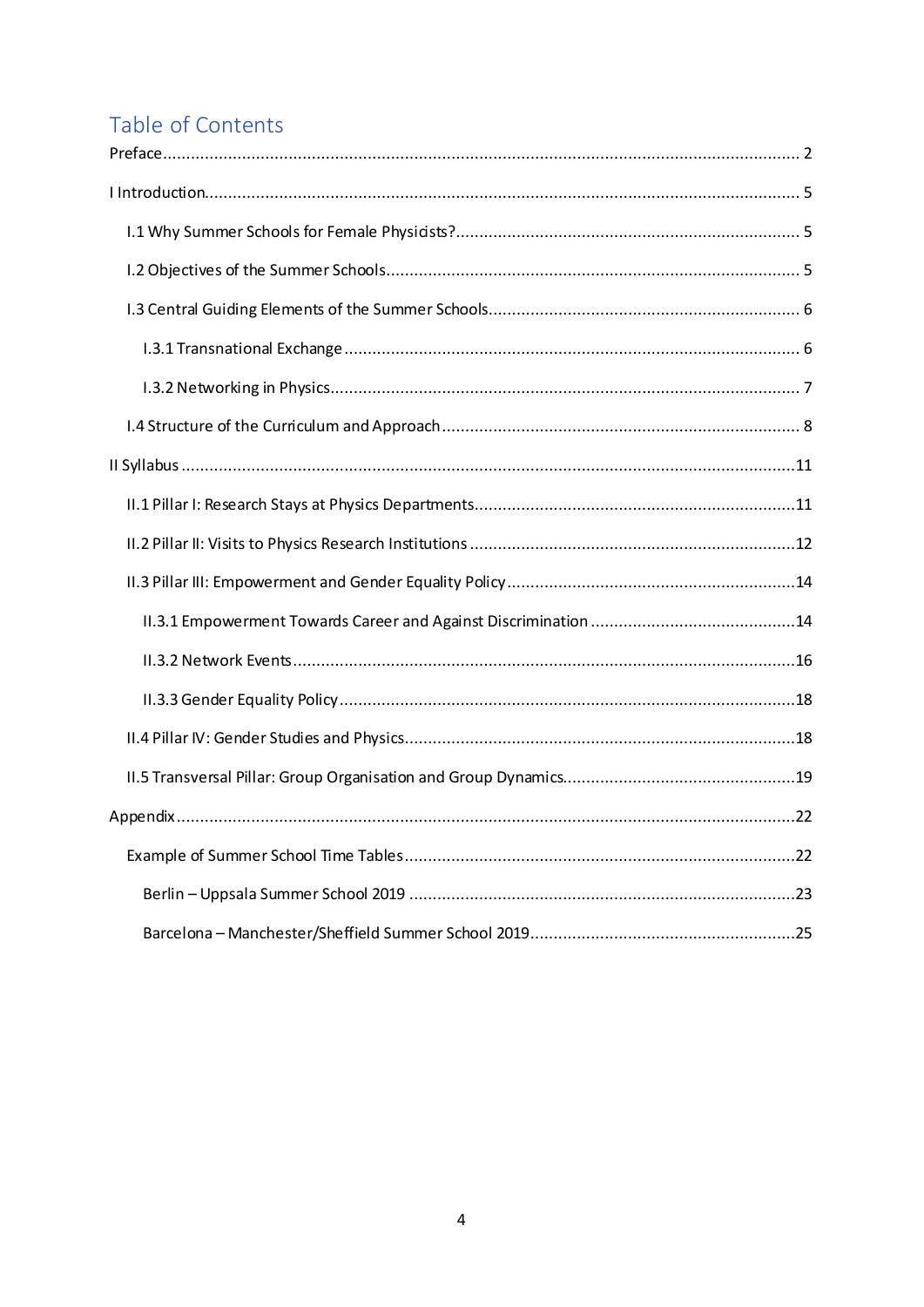#### **I Introduction**

#### <span id="page-4-1"></span><span id="page-4-0"></span>I.1 Why Summer Schools for Female Physicists?

Women are still underrepresented in physics. While women are already a minority from the first year at university on, the field is disproportionately represented by male scientists especially at higher levels of the academic ladder, e.g. among professors.With only slight variations, this holds for most European countries.

The Erasmus+ Strategic Partnership "Diversity in the Cultures of Physics" aims to identify and address some of the causes for the low numbers of women in academic physics research and to support young female physicists in their career planning. In addition to actively supporting young female physicists, structural conditions of gender inequality and their variability depending on national context are addressed as well.

Core activity of the Strategic Partnership is a European summer school programme. In four intensive weeks at two to four partner universities in two different European countries, groups of 15–18 female physics students and doctoral candidates from the partner universities engage with different subfields of physics, combined with reflections on their roles as women in physics. The participants are enabled to find suitable career perspectives in their favourite research fields of physics. They learn to identify different career options that can vary from country to country. Beyond this, they are empowered through network building, workshops on empowerment strategies and through their experience of not being isolated as a woman in physics.

Thanks to the connections of the Strategic Partnership, transnational network building among all actors involved in the summer school and beyond is facilitated: the young female physicists, the partner universities, and other actors involved in the delivery of the summer schools. The emerged networks thereby transgress all levels of the academic hierarchy. This is crucial because there is only little mutual exchange and informal communication between students and department members in higher career stages, i.e. doctoral candidates, PostDocs and professors. Particularly for those students with non-academic social backgrounds, it appears even more difficult or daunting to make contact with PostDocs, senior researchers or professors.

#### <span id="page-4-2"></span>I.2 Objectives of the Summer Schools

What can women learn and experience in the summer schools? From our evaluations, we know that many participants feel at the beginning of the summer school that they definitely want to do a PhD in physics but have no clear idea of what this means or how best to plan the PhD and reach the various decisions that are to be made.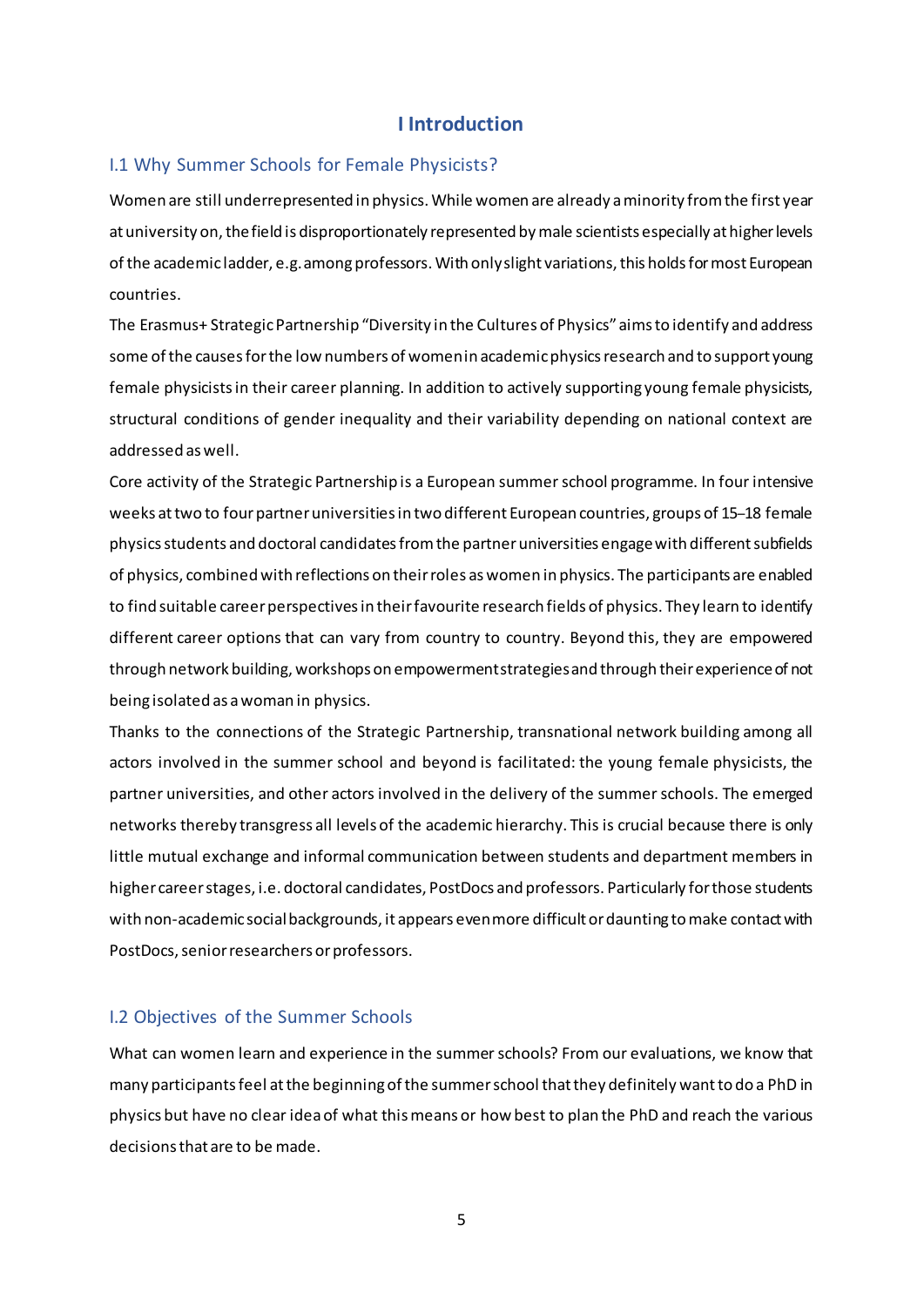The summer school not only qualifies the participants for a solid decision-making process on whether and how to do their doctorate, but also helps to set the course for a further career in physics early enough and to be aware of the importance of networks. Especially through direct exchange with more senior female scientists, they learn about the challenges and potential difficulties of a career in physics. Knowing that these are not insurmountable, however, promotes self-confidence and assertiveness at the same time. Of utmost importance for this is the knowledge of both the manifold possibilities in physics and the structural barriers, as well as the importance of networks and contacts forsuccessfully facing the obstacles on the desired career path.

Furthermore, the summer school creates room for new experiences: For the young women, it can be a discovery not to experience physics from a minority's standpoint.

The experiences and the scope of agency of young female physicists are thus broadened in a two-fold way: on the one hand, to the benefit of their career and life planning, and on the other hand, to enable them to criticize a too uniformly gendered, i.e. masculine, culture of physics and to intervene in an appropriate and successful way that does not harm their career and well-being.

From these objectives, the following elements that each summer school should consist of were derived:

- (1) giving practical insights into the diversity of physics research cultures and their research institutions in different countries;
- (2) providing information on equality policies and financial support structures in different countries;
- (3) facilitating direct contacts to local scientists and researchers of all genders;
- (4) enabling counter-experiences to being part of a gender minority;
- (5) getting acquainted with the research field of gender & science studies and its research on the role of gender in physics.

Although it is not feasible to present all possible career paths in all countries during one four-week summer school, it is possible tomake the participants aware of the diversity of career paths and career decisions by conveying exemplary career paths. The participants can then extrapolate that there might be other options at other locations, perhaps even better suited to them.

### <span id="page-5-0"></span>I.3 Central Guiding Elements of the Summer Schools

#### <span id="page-5-1"></span>I.3.1 Transnational Exchange

Physics is a very international academic field where close international collaborations are common. International mobility of researchers is the order of the day, and readiness to go abroad and build an international career network is expected of young researchers. Especially when it comes to planning a PhD, national differences in educational systems are important to know for young researchers.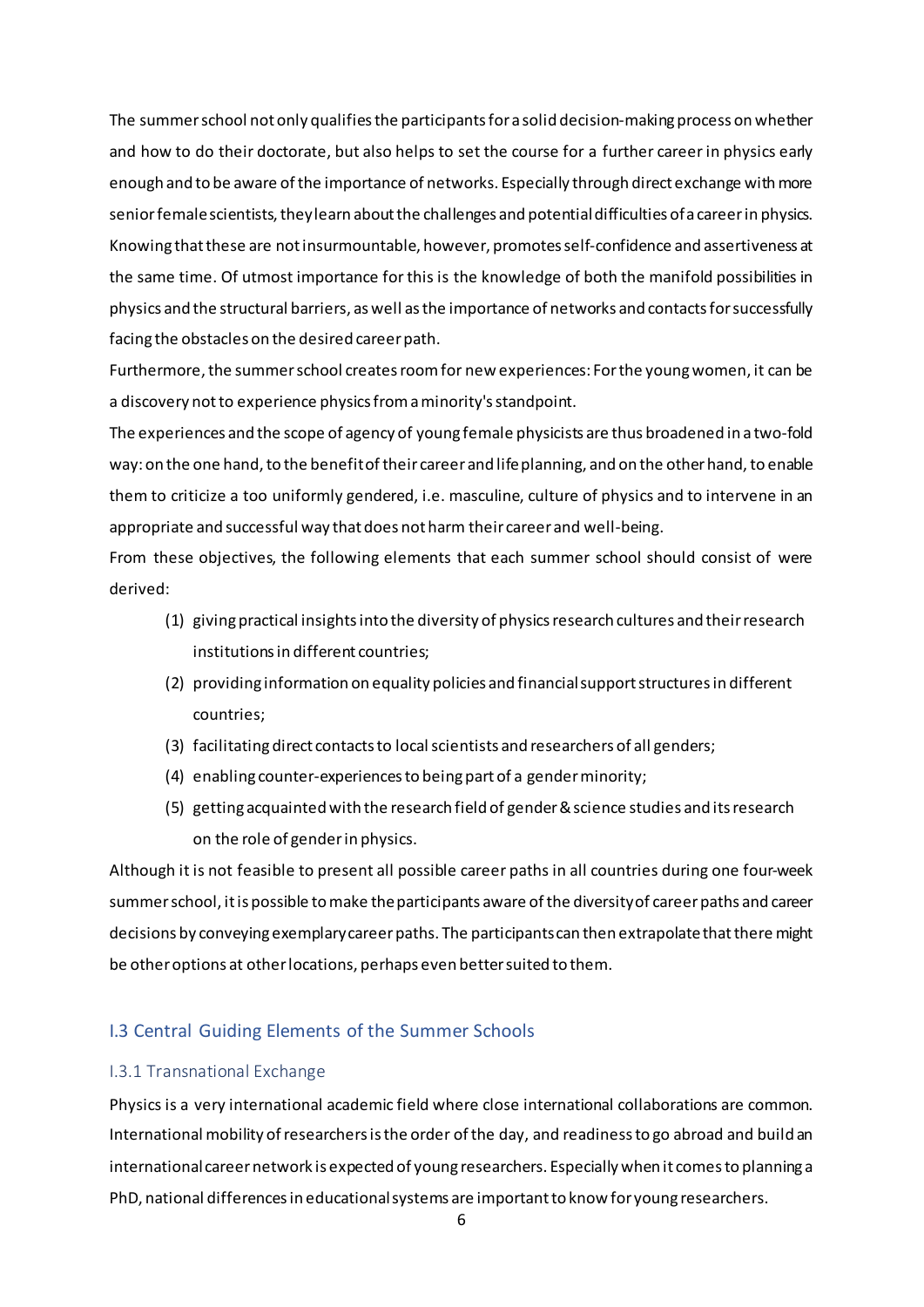Therefore, international networking and transnationality are crucial for the summer school programme. The cooperation of the partner universities in the summer schools enables an exchange of information about the characteristics of local physics cultures in the different partner countries and an awareness of the extent to which societal structures and national educational systems influence the workplace culture as well as career options of the local physics community. In addition, it can be eye-opening for the participants to view the familiar local workplace culture at theirhome department in contrast to other styles of workplace cultures of physics abroad, i.e. what has been perceived as "normal" before is now subjected to reflection.

It can be useful e.g. to know about the average actual duration of a doctorate, about financing schemes (scholarships/positions/grants) in the country of focus for a PhD, and about implicit "Do's and Don'ts" of the local community. Thus, when deciding on whether to do a PhD, the summer school participants are encouraged to look beyond their own national borders in order to find conditions of doing a PhD that meet their interests, and a workplace culturethat is suited to their predispositions and strengths. As a side effect, the participants become aware that physics is not void of cultural aspects as is sometimes upheld in self-representations of the field.

#### <span id="page-6-0"></span>I.3.2 Networking in Physics

With respect to networking, an important aspect of the summer school is to connect participants with PhD students on site, particularly since most of them have no clear idea what "doing a PhD" means on a daily basis. Connecting the participants with PhD students on site gives them the opportunity to hear about the daily life of PhD students, to get first-hand tips, but also to ask questions like: What are the difficulties or challenges in doing a PhD here? What is it like as a woman at thisresearch institute? How long are working days here?

Physicists who are more advanced in their career are important contacts as well. Researchers, lecturers and professors can be asked about their experiences and insights. Since most personal experiences do not often find their way into public reports on the careers of physicists, but young women are frequently very interested in them, the summer schools offer several meetings and facilitate encounters where the participants can come into contact with female physicists who illustrate a diversity among possible female role models in physics. For many of the participants, it isimportant to learn how scientists combine career and family, while for others it is very important to get to know queer women who do not conform to cisheteronormative role clichés.

Another crucial element of the summer schools is the facilitation of contact with Gender Equality Officers. Many participants are not aware of already established funding and support possibilities in physics departments, of existing networks for women and of possibilities for getting financial support for various occasions.

7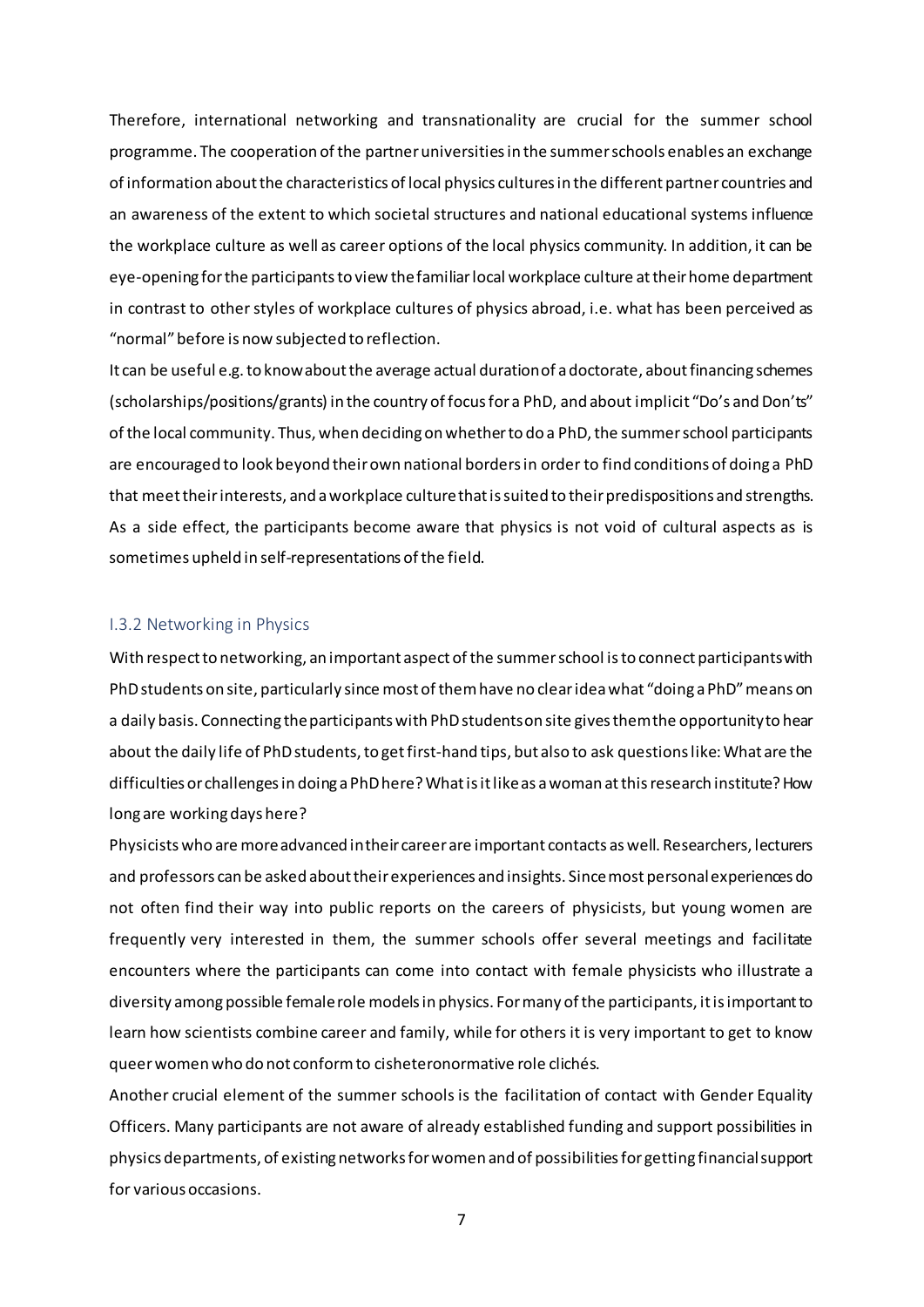#### <span id="page-7-0"></span>I.4 Structure of the Curriculum and Approach

During the funding period of 2016–2019, six summer schools were carried out in total. Two summer schools took place in parallel each year: Partner universities from two countries each jointly ran a bilateral summer school of four weeks. The binational cooperation took place alternately, so that each year a new combination of exchange programmes could be offered.<sup>[1](#page-7-1)</sup> Therefore, the summer school schedule wasre-arranged a little bit each year since it has to be adapted to the specific options, local circumstances and conditions at the universities in charge of running the respective summer school. Each year, the programmes of the summer school were all evaluated internally and with a questionnaire in order for the partners to be able to revise the curriculum. The revisions were made in order to better meet the needs of the participants and to optimize achieving the objectives of the summer school. After now three years and six summer schools, the programme is in a well-developed stage.

Each summer school lasts four weeks, two weeks in each country of the binational collaboration. Inbetween the two parts, there can be a break of one or two weeks in order to give the participants time to let the intensive experiences of the first two weeks of the summer school sink in and to recharge. The group is accompanied throughout the whole summer school by organizersfrom both countries in order to guarantee the continuity of the programme. The groups of participants are composed of 15– 18 female physics students and doctoral candidates, half from each of the participating countries; e.g. in the Berlin-Uppsala Summer School 2019, seven participants came from Uppsala Universitet and eightfrom Freie Universität Berlin.

The participants are selected on the basis of written applications consisting of an application form and a motivation letter. Criteria for being selected are:

- (1) engagement with physics;
- (2) gender equality engagement or interest in it;
- (3) engagement in building up professional networks.

After the selection of the participants, local preparatory workshops with the participants from the local university can be planned. During this workshop, the local participants get the chance to meet each other and become familiar with the concept of the summer school. Practical information about housing is also discussed there. At this workshop, the local participants are invited to an online forum where they can interact with the other group. Through this early connection,they are able to help each other with local knowledge and form bonds before the summer school starts.

1

<span id="page-7-1"></span><sup>&</sup>lt;sup>1</sup> For more details, see Appendix.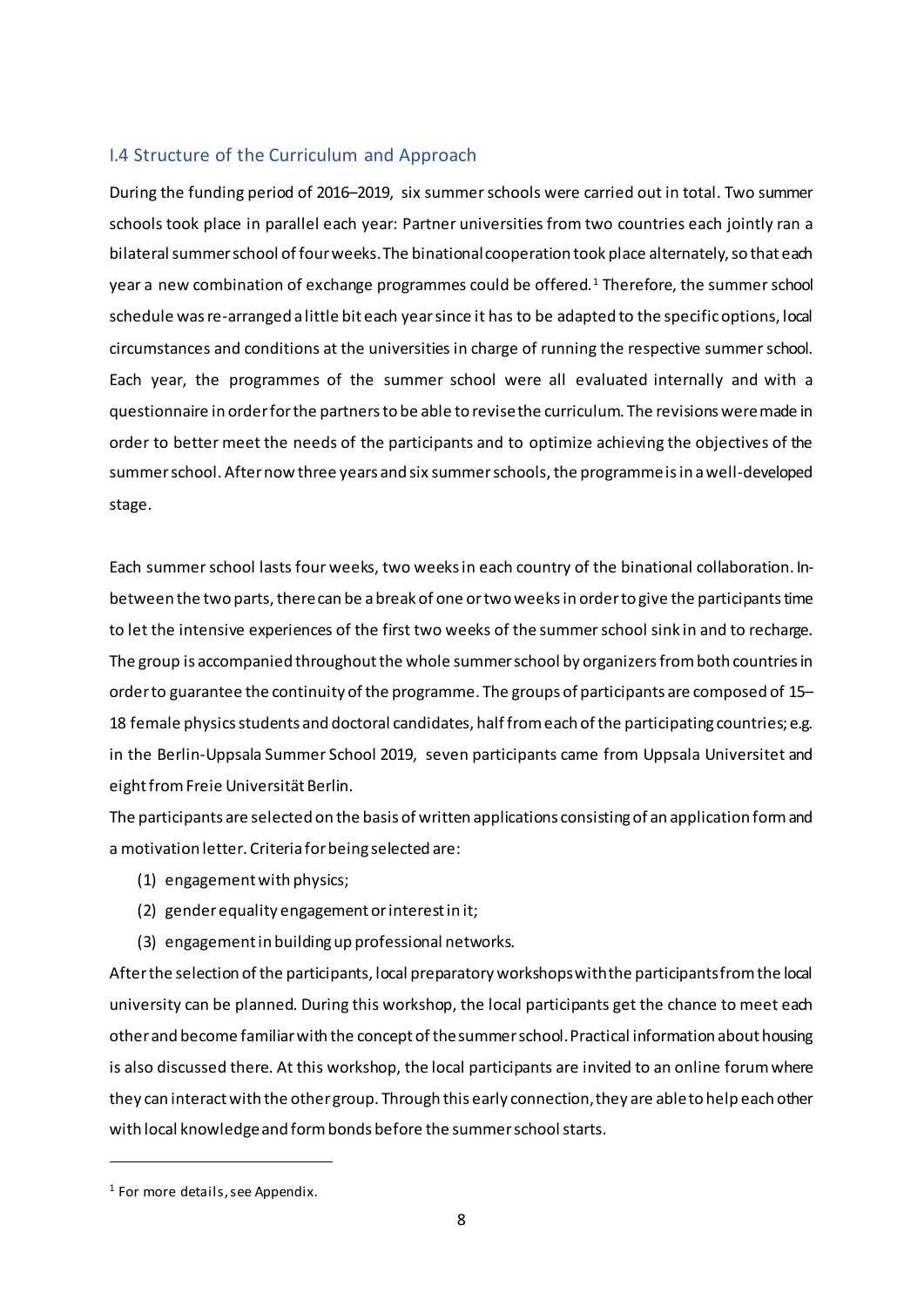At each of the locations, a summer school consists of four core pillars of sessions and modules:

- 1. A first pillar entails research stays at the physics departments of the hosting universities. The participants receive an overview of the research profile of the department, followed by short research stays in working groups that can be chosen according to the interests of the young women. In addition, the participants engage in discussions with young as well as more senior scientists.
- 2. A second pillar consists of visits to local research institutionsthat are doing physicsin order to get an overview of what physics can look like in institutions beyond the university. Most nonuniversity institutions also offer PhD positions. The formal requirements and the conditions of doing a PhD on site sometimes differ substantially per country, university and even working group. The visits mostly include practical information about how to do a PhD at these research institutions.
- 3. The third pillar is empowerment. It consists of introductions into networks of women physicists, coming into contact with PhD students and female role models in physics, as well as empowerment workshops. Especially the latter should offer a safe forum for articulating own experiences with microaggressions, sexual harassment and derogating interactions with peers, i.e. students, or superiors, i.e. team leaders, course leaders. The participants can learn that these experiences are not of an individual but of a structural nature and how to react to derogative communication patterns.
- 4. The fourth pillar comprises short seminars and workshops on gender & science studies in physics. Besides individual modules dealing with gender studies issues, a series of lesson plans for an integrated course "Gender Reflections in Physics" was developed in the Strategic Partnership team (Scheich/Erlemann/Schiestl 2018).
- A transversal pillar is built out of sessions concerning group-building processes and group dynamics. Since the participants will spend four weeks together as a group in two different countries, it is important to schedule sessions which trigger and facilitate group commitment and group-building processesso that the group can transform into a peer network during the summer school. Having a peer network based on mutual confidence is indispensable for freely exchanging ideas and talking without fear also about sensitive topics. Thus, giving rise to such a conversational atmosphere is an important criterion for the success of the summer school, which has also been attested through evaluation.

Since there is no fixed sequence of the modules or pillars, i.e. a summer school does not need to start with research stays followed by visits of research institutions etc., the schedules of each summer school need to be adjusted to the local availability of space and time, i.e. of rooms and of persons involved in the summer school as referentsfor talks, hosts for visits etc.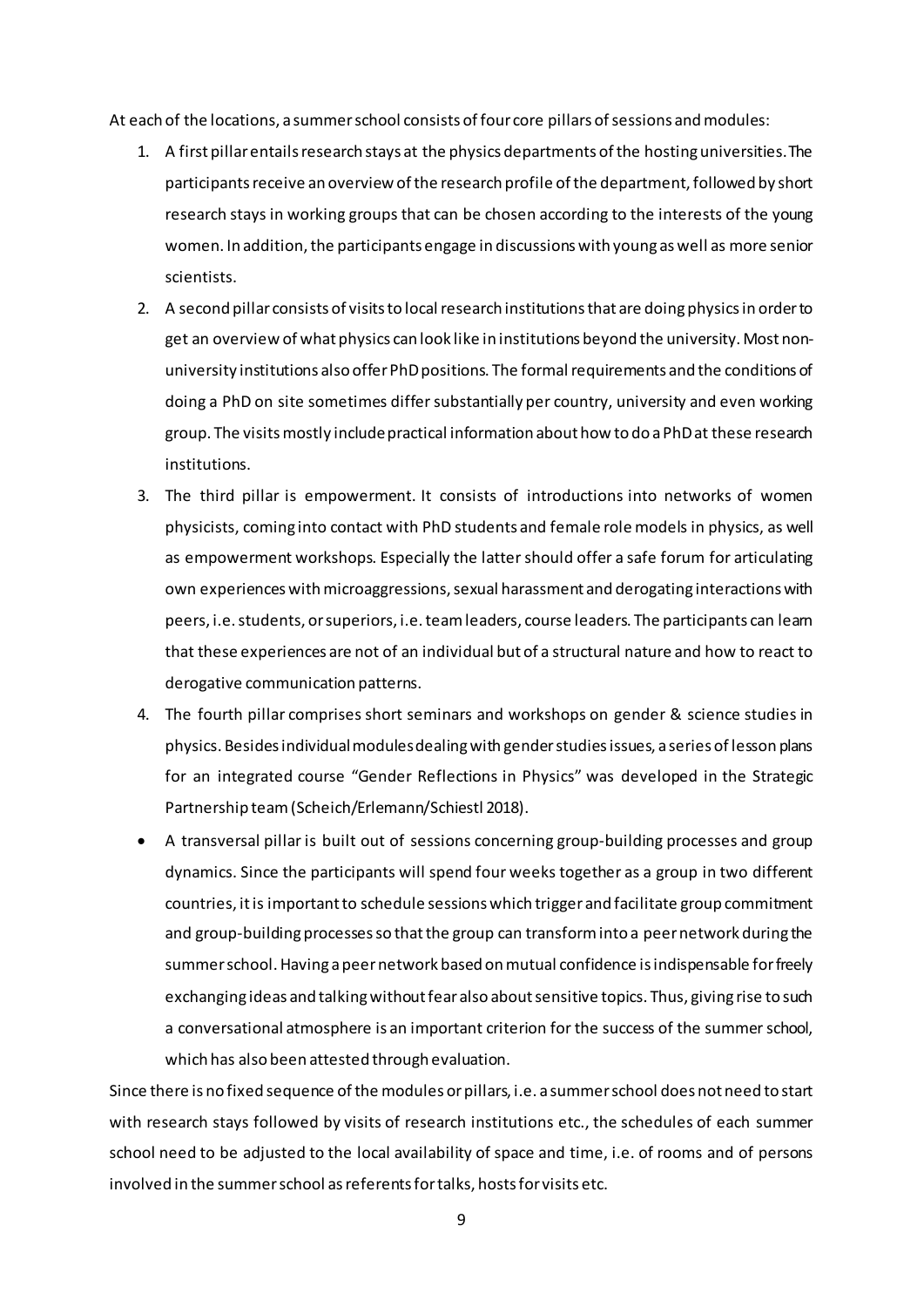For each pillar, a manifold variety of modules that pursue the learning objective of the respectivepillar have been designed, planned and carried out. The realization of concrete modules strongly depends on the experience, expertise and personal contacts of the organisers of the respective summer school. It hinges on the availability of referents for talks, guides for visits, researchers in working groups for the research stays and experienced trainers for empowerment sessions.

The following curriculum describes aims and functions of the pillars and provides an overview of formats and designs of the modules that have been part of each pillar. For some prominent modules that have been carried out in almost every summer school and might also be practicable in future summer schools, more details are provided. It is pointed out which instructional recommendations are to be considered, what challenges are to be expected and how long the module typically lasts (where it is of relevance).

All descriptions and outlines of modules are based on extensive evaluations collected fromthe summer school participants through questionnaires, on the regular internal summer school evaluations and on reflections by the summer school organizers, i.e. the partners of the Strategic Partnership.In addition, each binational summer school has been worked out in close collaboration of the network partners and in discussion with the whole network in order to optimally take into account the learning outcomes of the summer schoolsthe years before.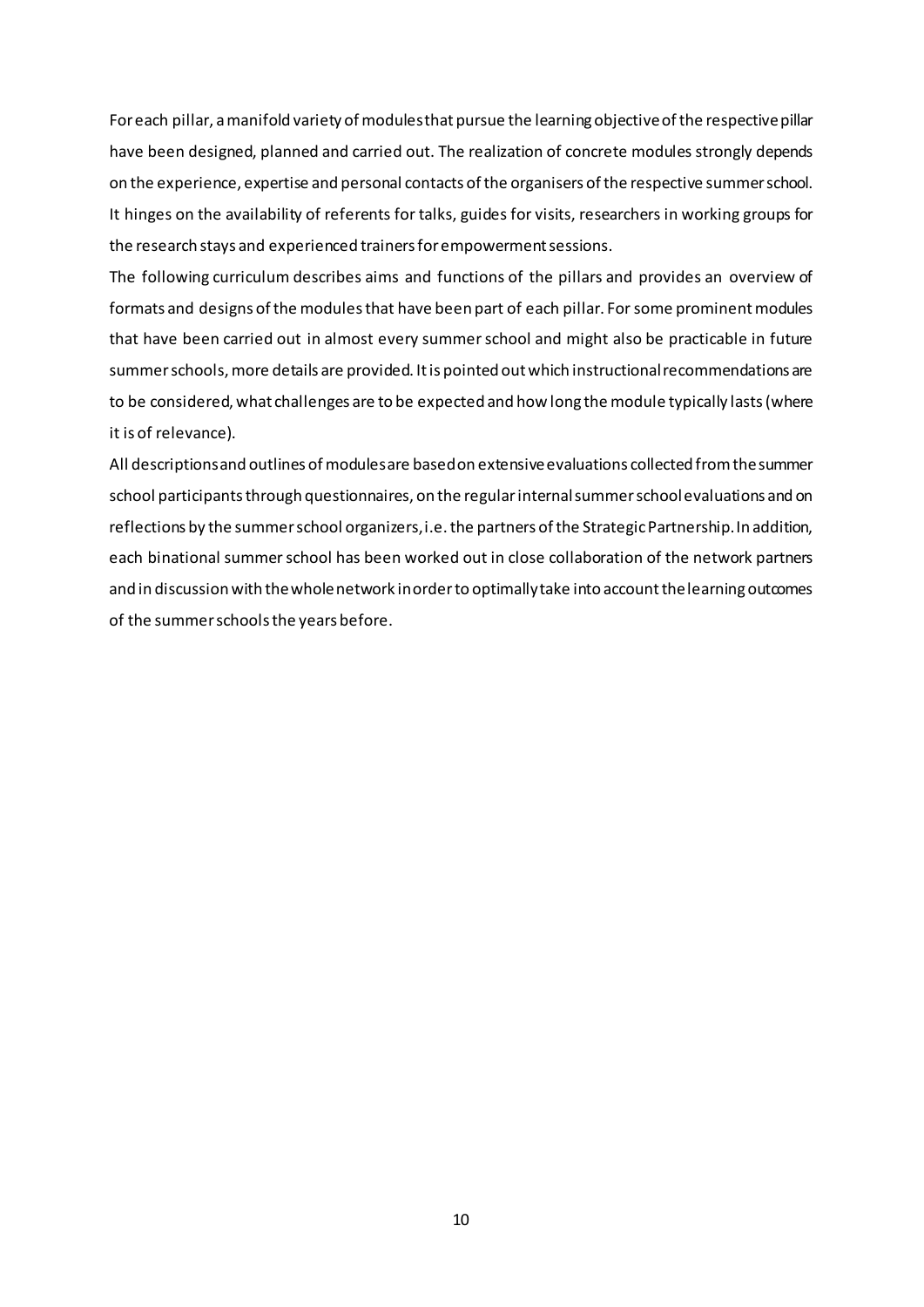#### **II Syllabus**

#### <span id="page-10-1"></span><span id="page-10-0"></span>II.1 Pillar I: Research Stays at Physics Departments

The research stays at the physics departments of the hosting universities are a key element of the summer school since actual research in physics differs substantially from the physics that the students get acquainted with during studying at the university; during their studies, students usually do not have a chance to experience real working groups in physics research or get to know what a researcher's day-to-day life looks like. Therefore, the participants are to gain an insight into actual research in physics, into the everyday working routines of different fields of physics, from laboratory research practices to the daily working schemes of theoretical physicists. They get insight into the team structures of the working groups, into different leadership styles and workplace cultures. In addition, the participants get involved in discussions with young and more senior scientists, and they can establish contacts for their future Master or PhD thesis. During the research stay, they usually work on small-sized concrete research tasks.

In most summer schools, the research stay begins with a guided tour through the physics department. This gives the students an impression of the broad spectrum of the different fields of physics at the specific department so that they receive an overview of the research profile of the hosting physics department. This is followed by presentations of those research groups that offer a stay. The potential hosts present their research topics and describe their plans for the students' activities during the research stay. The students can then select their favourite working groups and rank them according to their interests. The presentation and ranking procedure have been proven to meet the participants' preferences. Depending on the participants' rankings and the capacity of the working groups to host students, between at least two and at maximum four participants are assigned the same working group.

The research stays last for two whole days resp. four half-days. According to evaluations, the duration of two whole days turned out to be better than the format of four half-day research stays as planned in the first round of summer schools. Since some hosting groups have important meetings or experimental activities in the afternoon or early evening, i.e. in the second half of the day, the schedule was revised so that is matches the work-rhythm of the working group. Thus, the participants do not miss important meetings, events or informal gatherings in the group.

After the research stays, the participants are expected to present their experiences shortly in front of the summer school group. This functions as a good opportunity to train presenting and speaking in front of an audience. Since the audience in this case is very benevolent, this exercise can be particularly helpful for untrained students who perceive giving presentations as daunting.

11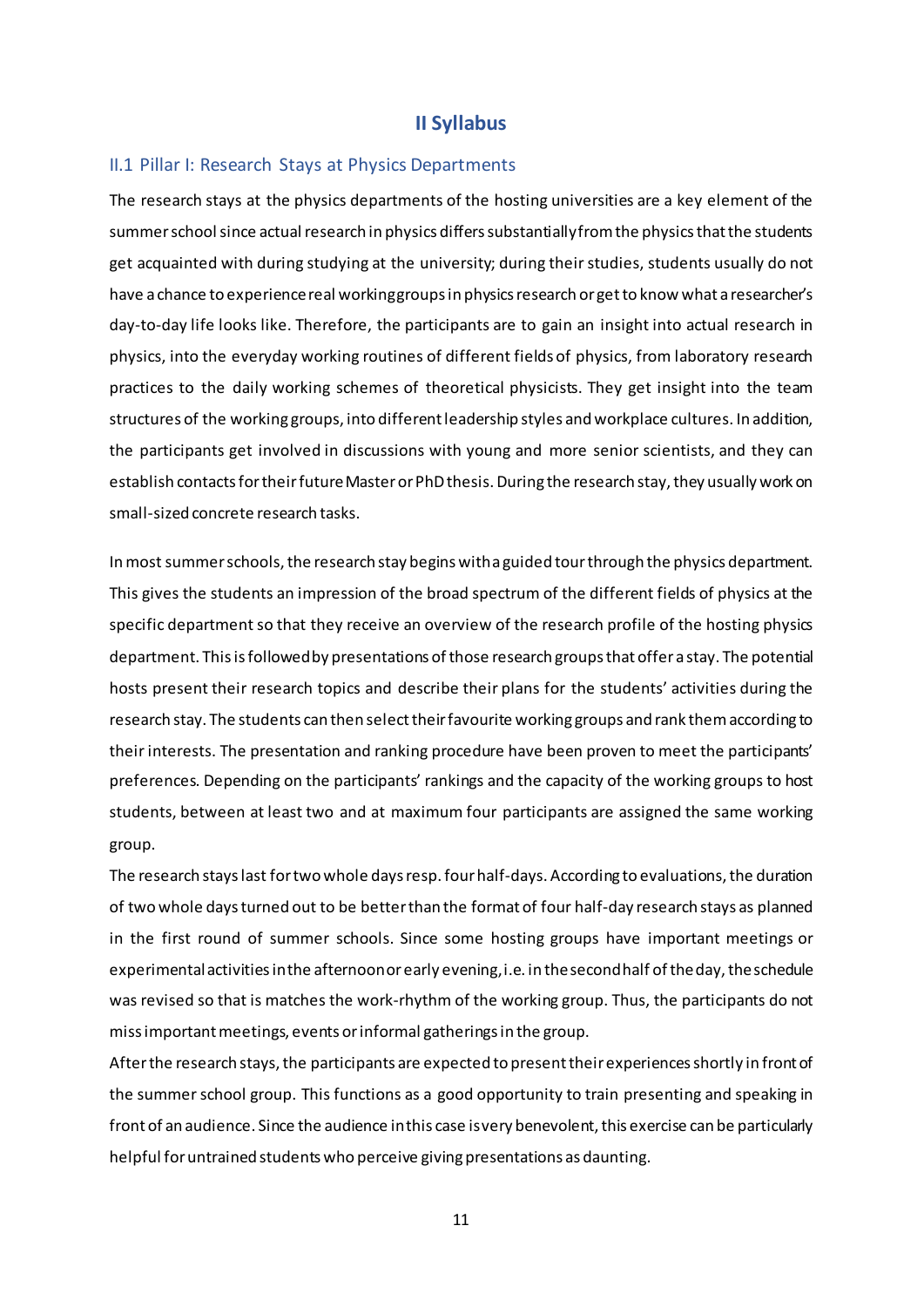This session is scheduled for a half-day, so the length of each presentation should be set according to the number of groups that will present. Beforehand, e.g. on the day before, a couple of hours should be reserved for the preparation of the presentation.

For implementation of these modules, the following aspects should be taken into account: The research stays have to be organized some months in advance of the summer school in order to identify working groups that are willing to host a group of two to four students during a research stay and to provide information about aims and structure of the planned research stays within the summer school. The potential pool of working groups that might be willing to collaborate depends also on the personal networks of the organisers within the department. When making the final arrangements, it is important to determine which member of the hosting research group will be in charge of welcoming and guiding the guest students. Furthermore, it turned out to be essential to introduce to the responsible host the outline and objective of the whole summer school as well as to explain that offering research stays is a good opportunity to attract interested and talented students for future Master and PhD projects in their research groups. In addition, it can be pointed out that the research stays can be a good opportunity to explore new ideas for mini projects or labs for advanced courses.

What might turn out to be a challenge is that, at some universities, there might be too few options when the summer school takes place during the usual academic summer break. A second challenge can be that it is easier for experimental groups to host students, although many students prefer visiting research groups of theoretical physics, at least in our experience.

#### <span id="page-11-0"></span>II.2 Pillar II: Visits to Physics Research Institutions

The second pillar consists of visits to physics research institutions beyond the physics department which is hosting the summer school. These can be non-university research facilities, neighbouring universities in the region and R&D companies or even spin-offs. Also physics research institutions that specialize in outreach activities, e.g. science museums, can be a worthwhile destination for guided tours, especially for those future physicists who are interested in outreach as a career option.

The main objective of this pillar is to show the participants that also non-university research institutions or facilities are an option for a Master thesis or a PhD. Consequently, they are encouraged to also consider applying outside of universities. This broadens the scope of options for where to write a Master thesis or obtain a PhD. In addition, depending on the density of research facilities in the region, visits can broaden the spectrum of different subfields of physics and its research facilities, e.g. accelerators, synchrotrons, and observatories. The selection should cover the largest possible variety of different subfields of physics as well as of fields that usually have close links to or topical overlaps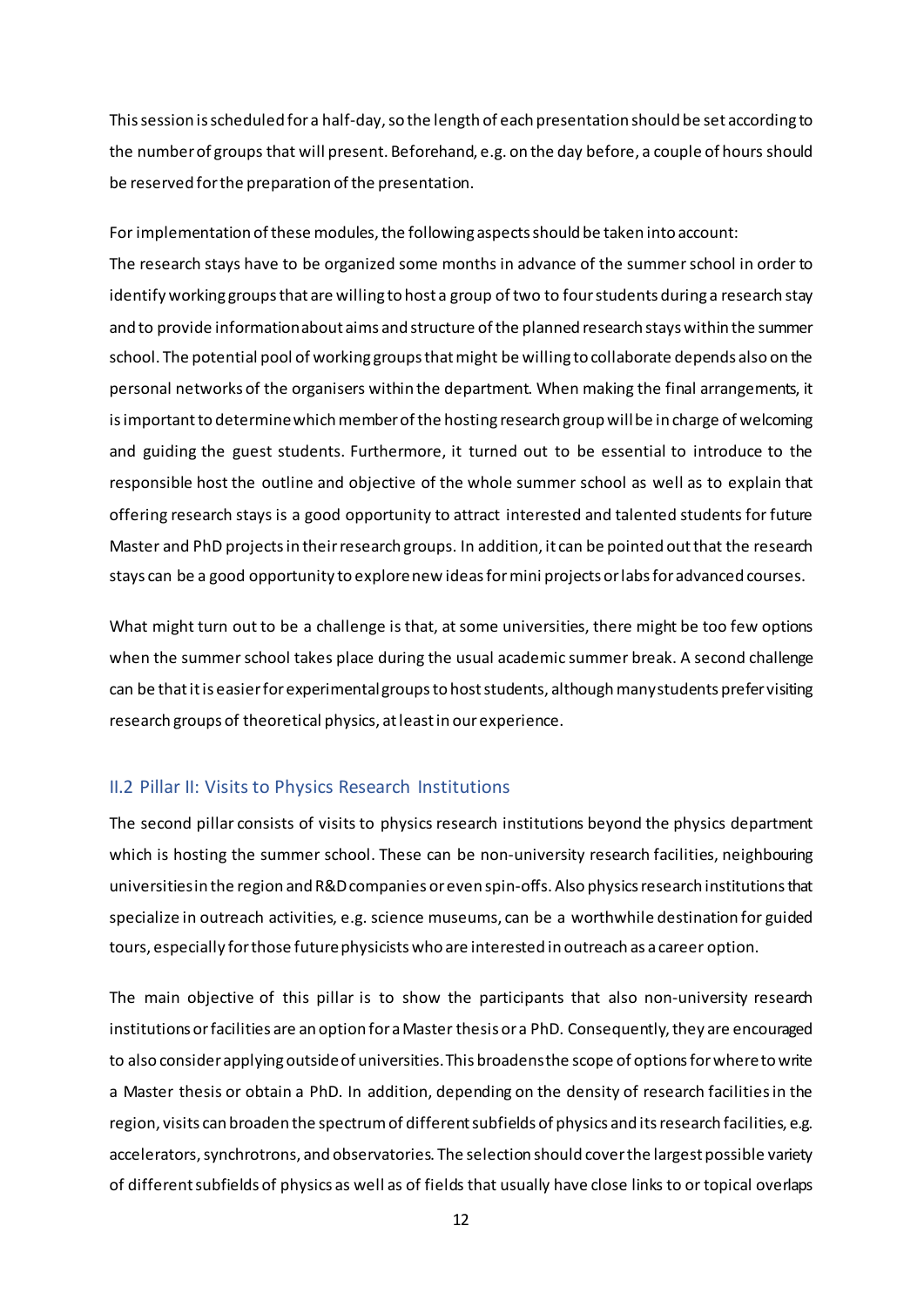with physics, like engineering fields, computer science, material science or industrial research. Thus, the students gain insight into where physicists can work and get to know different kinds of jobs that are related to physics.

Visits to other universities are only feasible if the hosting university islocated in a region where other universities lie within a reasonable distance and can be reached within one or two hours. During our Strategic Partnership, this held for instance for the Berlin region with its different universities, among them a Technical University, as well as for the Uppsala Universitetwhere Stockholm and its Technical University are within reach.

Core elements of these visits are guided laboratory tours. Ideally, the introduction into the research themes on site is combined with providing information on access to and conditions forMaster thesis and PhD positions, e.g. regarding wages and options for combining family life with career planning. There should also be timeslots exclusively dedicated to questions and discussions, e.g. on the differences between working at a university versus working in a non-university research institute. When possible, it is fruitful to have female physicists or even members of local PhD training programmes as guides since this fuels the engagement of the participants in discussionsand inquiries. More informal discussions about work experiences in the research facility can then be triggeredmore easily.

When preparing the visit, it is substantial not only to have the visit prepared on an organizational level but also to do a briefing with the persons guiding the group during the visit. From our experiences and evaluations, we know that it has to be stressed to the hosts that the audience, the summer school participants, is not a lay audience but consists of physics students or even PhD candidates in physics. Thus, the level of knowledge that can be taken for granted is higher than that of a lay audience. Speakers and guides of the hosting facility should know about this and should take it into account. A second point is to make clear to the guides that they are giving the tour to potential future PhD candidates or future Master students of the research institute. Thus,it should be recommended to the person in charge of the tour to promote the research facility to the students as a potential future research place.

An insight from the internal evaluations of the organizing teams is that participants have to be encouraged explicitly to ask questions during the tours because students of physics are often not familiar with interactive formats and do not feel allowed to ask when they have questions, even though in those guided tours, engagement is key. Furthermore, it might be useful to animate participants early on to claim their space in guided tours, especially if the tour leadsthrough cramped and noisy spaces in facility buildings. Participants' evaluations of the visits showed also that they appreciated meeting someone working in physics who is enthusiastic about the job but who did not obtain a PhD.

13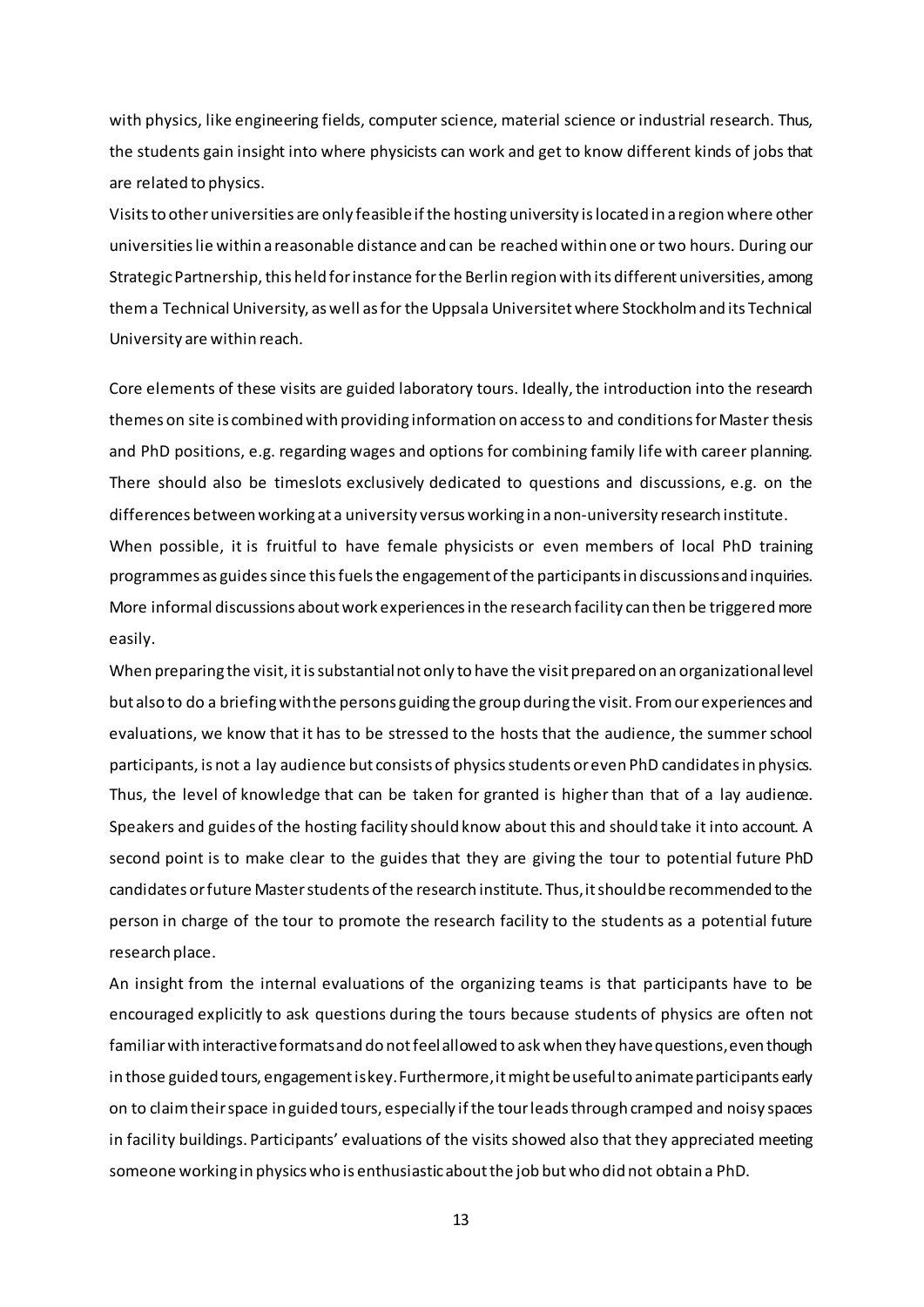Visits to institutions or facilities that do physics outreach are another option. During our Strategic Partnership, these have been offered by the partner universities in the United Kingdom, the University of Manchester and University of Sheffield, since one focus of the UK partner activities within the Strategic Partnership has been on analysing and developing gender inclusive outreach. During the summer school weeks at Sheffield and Manchester, a couple of visits to science museums were scheduled. The objective of these visits is to invite the participants to approach the expositions, displays, and guided tours in the museums from the point of view of evaluating the concepts and realization of science outreach. For instance, they were asked to observe how women were represented in the displays, how the museum tried to engage people of different ages, and also how the visitors interacted with the exhibits when passing through the museum. When participating in guided tours or talks organized by the museum, it can be discussed afterwards how accessible the speakers made the talk fordifferent audiences, and which questions were asked.

#### <span id="page-13-0"></span>II.3 Pillar III: Empowerment and Gender Equality Policy

The third pillar deals with empowerment and networking issues. It comprises a heterogeneous spectrum of modules on personal empowerment strategies against harassment, discrimination, and detrimental effects of unconscious biases, networking events with female physicistsin different career stages, and meetings with persons in charge of gender equality policieslike gender equality officers. For all modules of this pillar, it is crucial for the learning processes that the students can freely articulate their experiences, attitudes and ideas in the group. The organisers should warrant this partly by involving external experts for the specific field or experienced trainers.

#### <span id="page-13-1"></span>II.3.1 Empowerment Towards Career and Against Discrimination

Since universities are not exempt from discrimination due to gender and even incidents of sexual harassment, there is a need for developing empowerment strategies that are doable for the participants in everyday life at the university. The aim of those modules is to illustrate that stereotypical attributions and discrimination are not individual experiences but are, unfortunately, quite common at the workplace university and are due to structural gender hierarchies. The participants should become aware of different forms of open, unspoken and unconscious discrimination and are invited to discuss and develop countermeasures and coping strategies. These insights can then be an encouragement to take action against discrimination. This spectrum of engagement can range from joining professional organisations representing women's interests and concerns to launching new initiatives, e.g. leading into network activities.

Among the most appreciated modules concerning empowerment are sessions on unconscious bias, microaggressions, intersectionality and master suppression techniques. Further modules deal with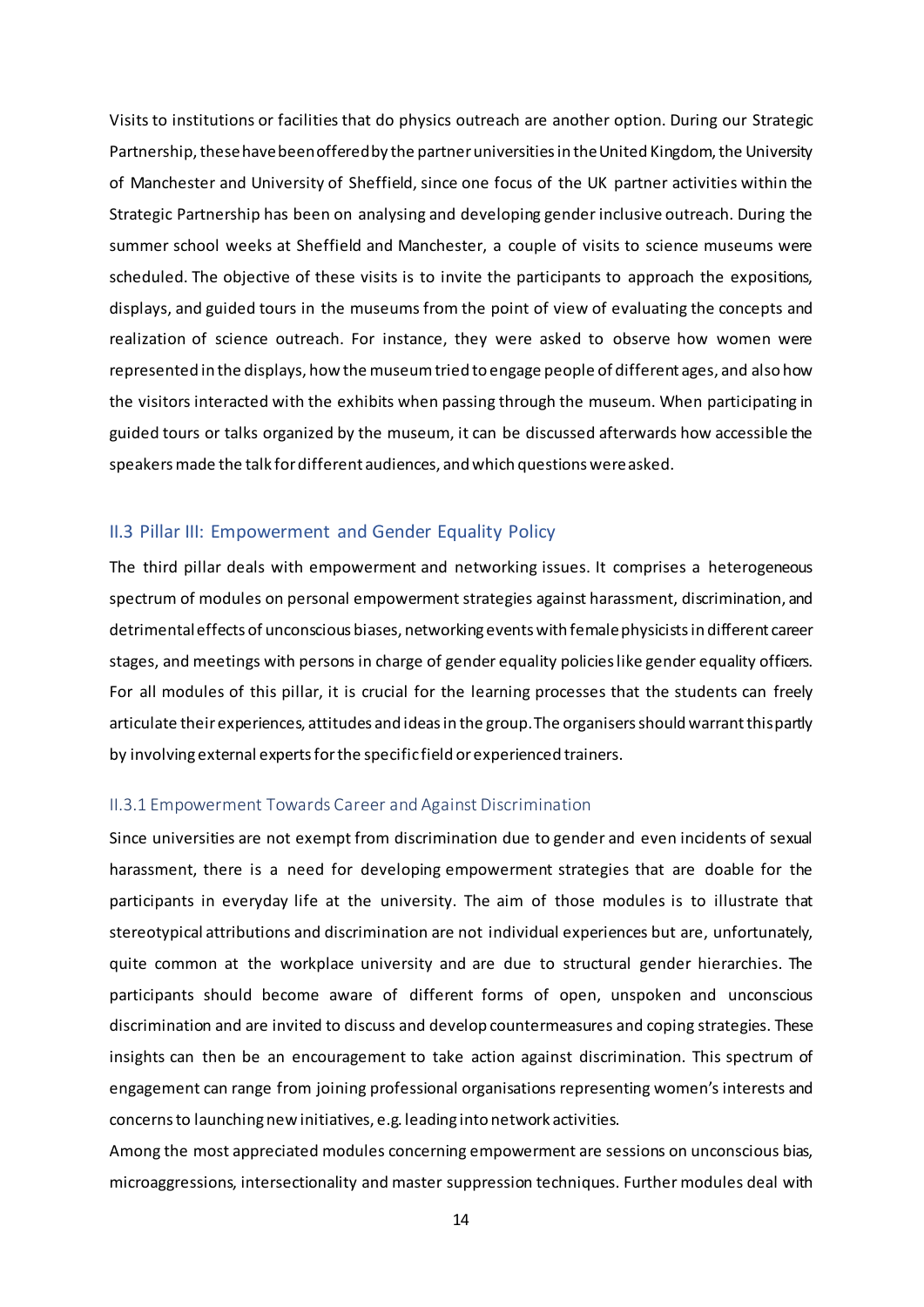sexual harassment. Concerning empowerment in career contexts, modules on presentation techniques can also be offered.

The feasibility of some of the modules depends on the personal networks of the organisers, i.e. on whether they have contacts to persons who have the necessary expertise and experience, especially when chairing sessions on sexual harassment. This can also be useful concerning modules on microaggressions.

Modules on **unconscious bias**introduce the phenomenon, explain how it may affect a person's actions and discuss techniques to overcome it. The Harvard Implicit Association Test [\(https://implicit.harvard.edu/implicit/](https://implicit.harvard.edu/implicit/), accessed 8th August 2019) can be employed in the module, but it is recommended to plan this only if there are experts, e.g. from psychology or gender studies, available in this field who can introduce the objectives of the tests and explain how test results should be interpreted as well as how biases might be affecting decisions and behaviours of humans. In any case, the limits of the test should be mentioned and discussed.

Modules on **microaggressions** introduce the idea of microaggressions and give a number of real-life examples which can be discussed in groups. It is important to include discussions on appropriate responses, otherwise the session is a lot less useful.

Seminars on **master suppression techniques**, i.e. on interaction patterns in academia that thwart especially women's careers, can be offered. The combination of presentation and discussion covers topics like how to recognize these suppression techniques, what consequences they have and how to counteract them. While this type of gender discrimination is subtle and often difficult to counteract, it is very common in academia.

Modules that focus on **sexual harassment** in science should be prepared even more carefully. In the summer schools so far, this topic was dealt with via analysing recent cases on sexual harassment in science which were broadly discussed, e.g. Geoffrey Marcy, Christian Ott and Walter Lewin, and that the participants were invited to do some research on. Further topics for students' research can be initiatives against sexual harassment, e.g. MeTooSTEM, #astrosh and The 1752 Group, or the department's harassment policy and reporting mechanisms (if there are any). The idea behind this design is to give students the option to discuss sexual harassment removed from their potential own experience.Hence, offering cases that have no direct link to students' home universities resp. home countries is important.

From the evaluations we know that more explicit trigger warnings, especially for those researching the MeTooSTEM case, are advisable. In addition, while this is an important subject that should be covered at some point in the summer school, it is recommended to have this session run by an external person with specific expertisein harassment and traumawork. Secondly, it is important to leave time for the session, e.g. to not have it on a full day where the students are together the whole time, but to give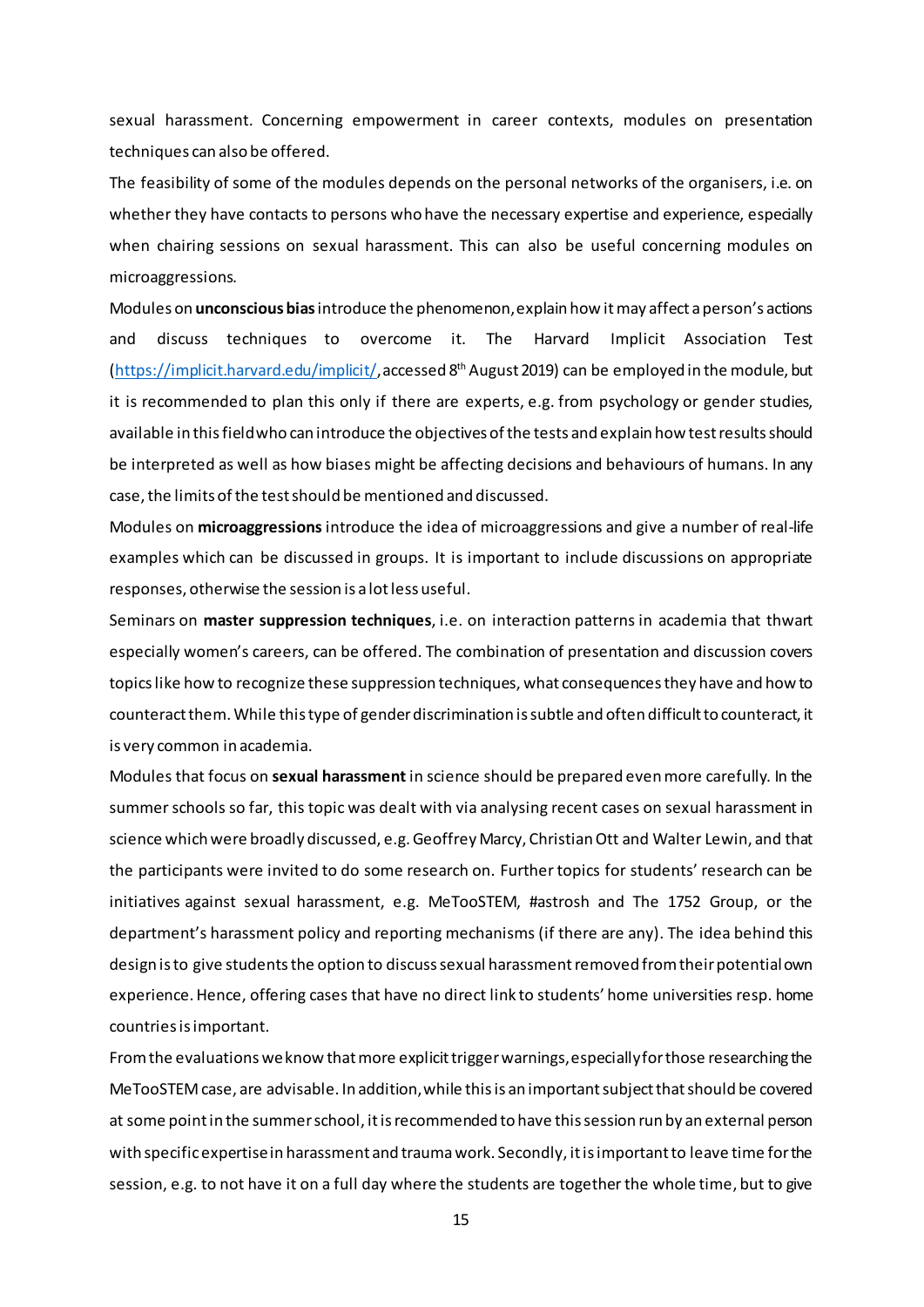people a break to process. For this module, it is indispensable to take into account that there can always be persons among the participants who experienced sexual harassment.

A further topic can be **intersectionality**, with a module that introduces students to the notion and invites them to think about concepts of privilege and about how inequalities arise. The design of this module should make intersectionality perceivable. Privilege walks<sup>[2](#page-15-1)</sup> are a good way to make intersectionality tangible.

**Presentation techniques** are also subsumed under this pillar since they empower the students' confidence in presenting themselves to potentially male-dominated audiences. Since presentations are part of daily work in science, the participants can train this competence and get useful hints also on gendered aspects of presentation techniques. This session can either be designed as a general workshop on presentation techniques, held by an external coach, or as a workshop on how to give physics presentations, led by an experienced physicist. This module is linked to the participants' presentations of their research stay in the working groups, allowing them to practice giving presentations and to test the techniques learntin this module. Besides helping the students to prepare the presentation of their work in the different research groups, the aim is also to provide a guideline for presentations in physics that they may have to prepare in the future. Topics of the module are different aspects of public speaking, including e.g. content management, posture, coping mechanisms for anxiety, slide design, interactions with the audience and gendered expectations laid on speakers. It can be useful to have an external trainer give this workshop.

A different objective can be to have the participants do group work on outreach activities. The aim is to get the students to think about how they could use their experience to devise an outreach session that aims at recruiting female students into physics. This module should start with outlining what outreach and widening participation mean before giving them an outreach task to work on for a couple of days or a whole week during specific timeslots. This helps getting the students to discuss why girls might choose not to study physics and how these reasons can vary across cultures and age groups. This can be easily combined with visits to science museums (see chapter II.2).

#### <span id="page-15-0"></span>II.3.2 Network Events

1

The objective of network events with female physicists is to make the young women learn about the importance of professional networks for pursuing a career in science. The modules can be a first step for creating such personal professional networks. In addition, they encounter potential role models,

<span id="page-15-1"></span><sup>&</sup>lt;sup>2</sup> For details about the privilege walk, see the lesson plans, available o[n https://refubium.fu](https://refubium.fu-berlin.de/handle/fub188/23146)[berlin.de/handle/fub188/23146](https://refubium.fu-berlin.de/handle/fub188/23146) (accessed on 13<sup>th</sup> August 2019). They are part of the outcomes of the Strategic Partnership "Diversity in the Cultures of Physics".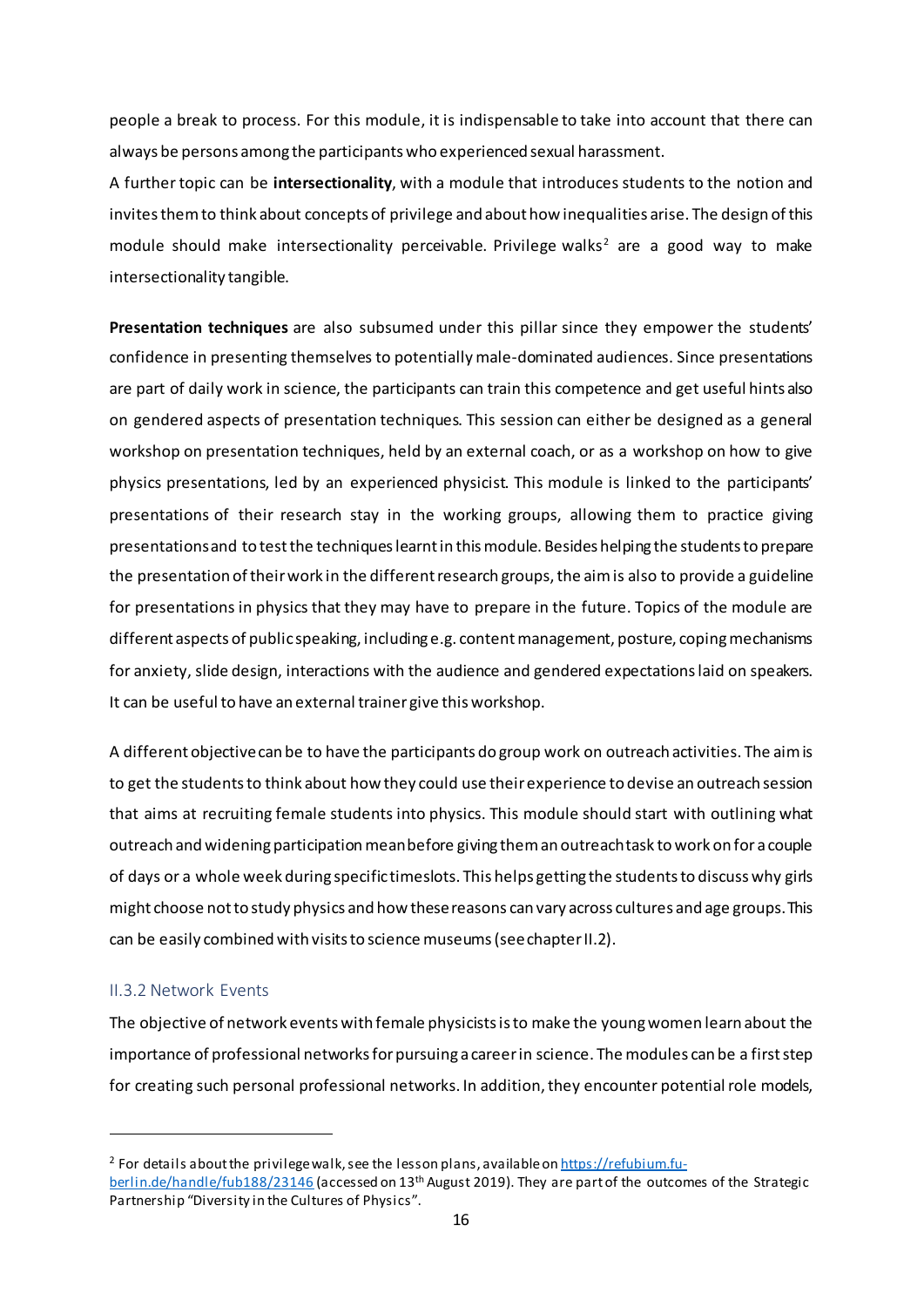i.e. female physicists, doctoral candidates and PostDoc researchers. Studies show that role models only function as such if the young women can identify with them.<sup>[3](#page-16-0)</sup> Furthermore, it gives them the opportunity to ask peers, i.e. female physics students or doctoral candidates, about their experiences in research, about doing a PhD and work-life-balances, also on more personal terms.

Modules that aim at furthering the participants' networking activities are **sessions with PhD students**  of all gendersfrom the hosting department. The gatherings with PhD students give the participants an opportunity to have an informal meeting and exchange their stories in order to learn about the PhDs research areas and different aspects of doing a PhD, e.g. moving abroad, applications etc. The formats for mutual exchange can be designed differently. One possibility are coffee sessions where each person, participants as well as PhD students, take a seat at a themed table to discuss topics related to that theme, but change tables whenever and how often they wish to do so. Possible themes for tables are e.g. "Experimental Physics", "Theoretical Physics", "Career and Family", "Roads to a PhD" and "Miscellaneous". Another format is "speed networking", where participants have the chance to talk one-on-one with each of the PhD students before a larger group discussion begins.

Another networking module involves more **senior women in physics**. It can be implemented as a panel discussion or a lunchtime session where senior women from physics talk about their research and about what it involves on a day-to-day basis, how they came to do their PhDs and which challenges they had to face. Since this is to give the students exposure to real academic careers, it is useful to have more senior women as panellists and to make sure that they represent very different careers so that there is a good contrast between the guests.

In the **transnational living module**, female PhD students or PostDoc researchers give an informal presentation on their experiences of going abroad and the way of living there, to show that people of all ages can live outside their home country and that such experiences could be very different. The aim is to lower the threshold for going abroad for a PhD or PostDoc. Eventually a lot of the participants in all summer schools conducted have moved abroad to study and could share their own experiences. In the networking modules, it is desirable to offer a good mix of different fields of physics being represented as well as having some guests working in small groups and some in very large international projects.

Our experience with these modules is that the discussions and conversation climate have been very honest, especially concerning personal stories.

1

<span id="page-16-0"></span><sup>3</sup> C.f. Buck, G. A., Clark, V. L., Leslie-Pelecky, D., Lu, Y. and Cerda-Lizarraga, P. (2008), Examining the cognitive processes used by adolescent girls and women scientists in identifying science role models: A feminist approach. Sci. Ed., 92: 688-707.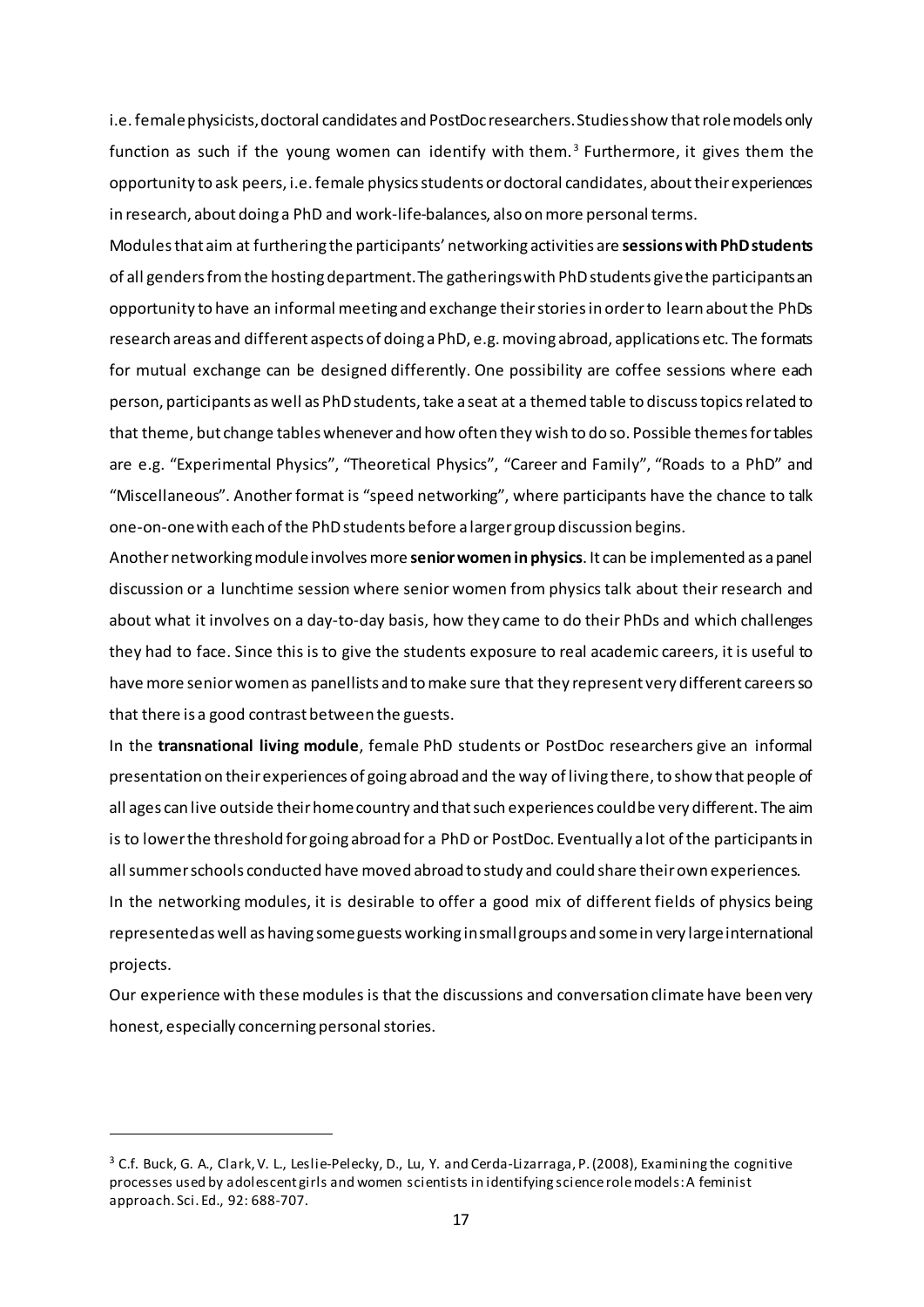#### <span id="page-17-0"></span>II.3.3 Gender Equality Policy

In meetings with gender equality officers, the participants are to gain insights into gender equality policies and financial support structures at site and are thus encouraged to make use of those. They are offered information about official institutions and programmes which are dedicated to the improvement of gender equality in academia and physics as well as given some informal knowledge about the practice of gender equality at site. A well-evaluated format for this is the World Café: After the invited representatives of gender equality institutions give brief talks about their position, several discussion groups are offered, each of them with one of the guests. The participants choose a discussion group and change every half hour to another one. There are as many changes as groups resp. guests, so each participant can join every discussion group. Guiding questions are provided. These modules can be combined with presenting persons from local, regional or national associations of women in physics or science or other local women's groups.

#### <span id="page-17-1"></span>II.4 Pillar IV: Gender Studies and Physics

1

The aim of this pillar is to introduce the participants to insights and results from gender studies research. The modules of this pillar deal with research from gender studies, feminist theory and from gender studies in physics in particular.

On the one hand, the students learn about the origins and effects of often unconscious processes which lead to the underrepresentation of women in physics on all levels. They understand how gender inequalities are constructed and reproduced during interactions in labs and class rooms while doing physics. On the other hand, the basic structural dynamics linking gender effects in science and society are taken into account. Thus, they learn about the gender hierarchy as part of the invisible social context of their discipline and, above all, to scrutinize situations where perspectives of minorities are ignored in physics. Several different modules have been designed for this pillar, focusing on different approaches to the topic.

A collection of seven lesson plans has been designed and tested, named "**Reflections in Gender & Physics**"[4](#page-17-2). The lesson plans, being available online, are also meant for use beyond the summer school context, e.g. in Bachelor or Master courses in physics, as a whole set or as individual lessons, be it in single units of already existing courses or in workshops on issues of gender and physics.

In these lesson plans, gender imbalances in science and particularly in physics are explored.Each lesson plan represents a teaching unit of 180 minutes that introduces the central issues of the lesson and comprises references for reading materials and other resources, interactive learning tasks and

<span id="page-17-2"></span><sup>&</sup>lt;sup>4</sup> The series "Lesson Plans: Reflections on Gender & Physics" is available on[: https://refubium.fu](https://refubium.fu-berlin.de/handle/fub188/23146)[berlin.de/handle/fub188/23146](https://refubium.fu-berlin.de/handle/fub188/23146) (accessed on 13<sup>th</sup> August 2019). It is one the outcomes of the Strategic Partnership "Diversity in the Cultures of Physics".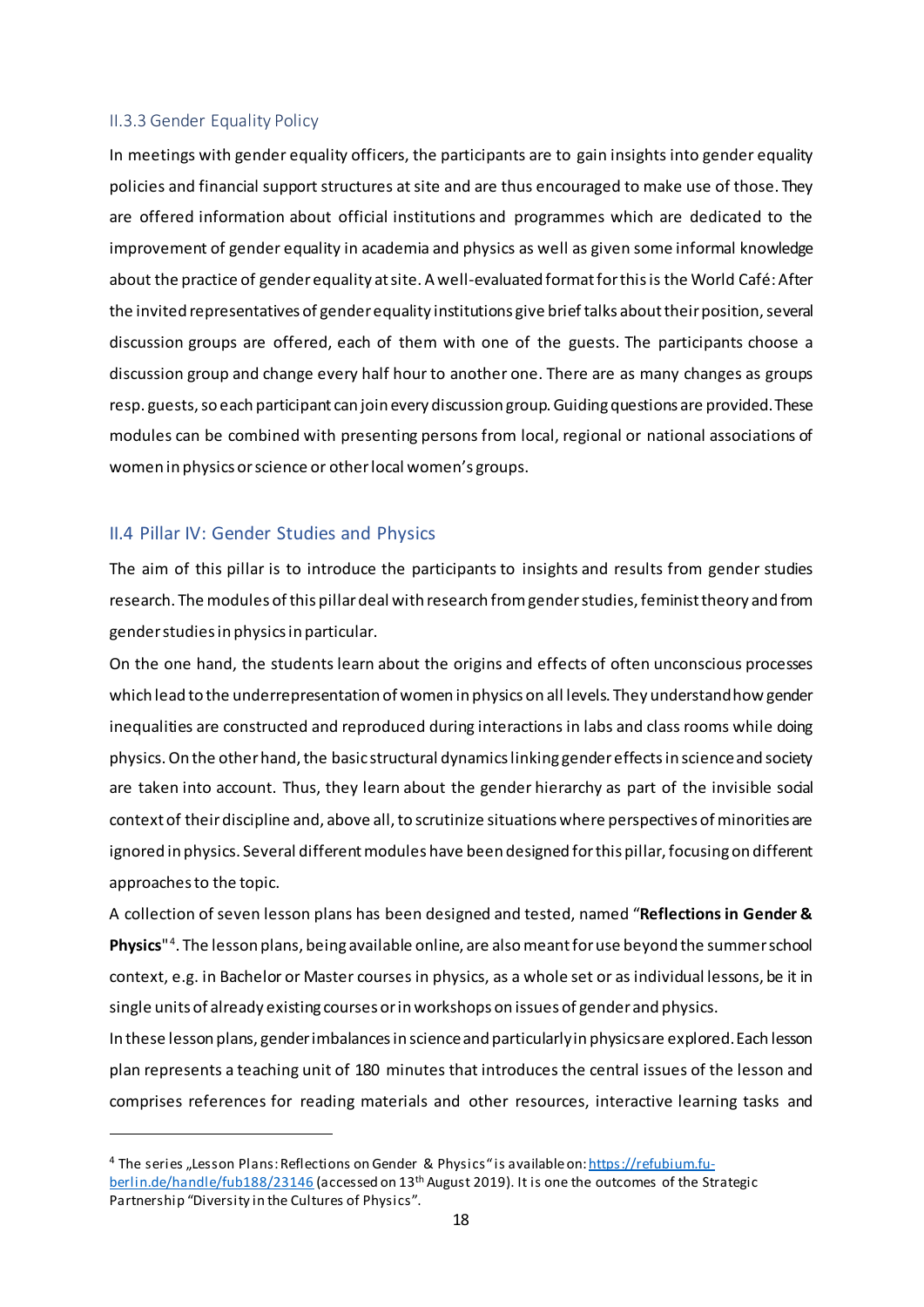thematic topics for discussionsin class. Taken together, the lesson plans cover a set of key issues based on studies from the field of feminist science and technology studies (STS). Among these key issues are workplace cultures in physics, the effects of stereotypes in and of physics, dis/encouragements in becoming a physicist and gender bias patterns in academia.

Another example for this pillar's modules are **Women History Tours** and Feminist City Tours in the specific city or region where the summer school takes place. Thus, historical women in science who have been ignored in the history of science can be highlighted. For instance, in the Women History Tour in Dahlem in Berlin, the students are provided with historical information about researchers, institutes and buildings that have shaped the academic landscape of the city district. Another approach is to give insights into the history of women and women's rights in the city from a feminist perspective. Further modules deal with the issue of female physicists who have not been awarded the Nobel Price despite having deserved it, titled **"She should have won the Noble Prize"** in the Uppsala summer schools. The module increases the students' knowledge about brilliant women in physics and stimulates thoughts about gender inequalities in the context of the Nobel prize. For this module, groups of two to three students research the life and work of important female physicists and prepare a presentation. Beforehand, the participants are given a list of names of great women in physics to choose from.

If a study or survey on the situation at the physics department at the hosting university has been carried out from a gender perspective, this might provide fruitful material for a module with discussions on recruitment practices, supervision and workplace culture with regard to gender. The module can combine a presentation of the results of the respective study with discussion elements. In the Uppsala summer school, this kind of project has been conducted and was presented in the module "**Dandelion Physics**".

#### <span id="page-18-0"></span>II.5 Transversal Pillar: Group Organisation and Group Dynamics

The fifth pillar is a form of transversal pillar since it comprises elements that aim at facilitating the group process and group commitment and thus builds a basis for enabling the group's learning processes and reflections. Central group building modules are welcoming events and a shared dinner that should be organized at least once during a summer school.

Welcoming events are crucial as they present the very first moment the group meets. Coordinators and all persons involved in the summer school should be introduced, clarifying their role. A welcome from a representative of the department, e.g. the dean, can transmit a feeling of the summer school being part of the department, at least for the duration of the summer school, and not an isolated activity. Then, the concept of the summer school should be explained, schedules handed out and practical information delivered. An important element of the welcoming part is to offer an introduction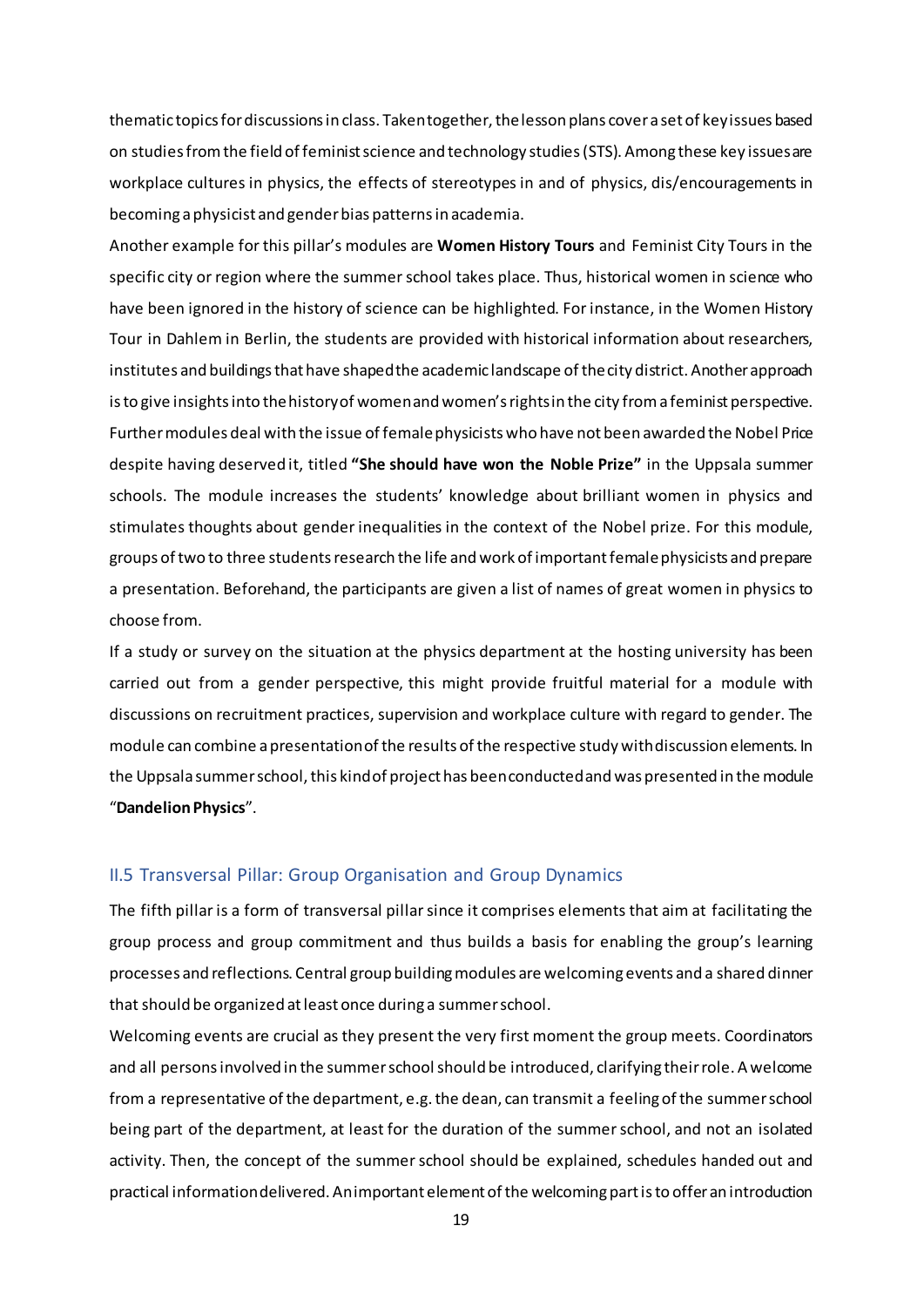round where the students get to know each other. Ice breaker activities like the Lego Model Game or similar group-based games can help withmaking contact in informal ways.

In order to set the first steps towards respectful group dynamics and a constructive discussion climate, a session for developing a shared code of conduct can be useful.

The code of conduct can be derived from the following preparation exercise: Each person has about 15 minutes to write down answers to questions like: What kind of experience should the summer school be?What am I afraid of?What do I want the group to be like? From the results, a shared code of conduct can be formulated and be put in written format on a wall, where it is visible throughout most of the modules.

Another approach to warrant a safe space for the participants in order to be able to discuss potentially difficult and painful experiences, e.g. sexual harassment cases, is to spend one to two days overnight at the nearby countryside. These excursions provide a different environment and can bring the group closer together by having all students gathered at one place, cooking together, sleeping over and enjoyingnature. The stay can comprise some modules on gender empowerment.

The accommodation site should be usable without the presence of external persons, i.e. the night's stay and the provisions of food should be organized in advance so that the group is among itself. Being outside of the university and the urban region and being together as a group overnight strengthens the mutual confidence in each other. The realization depends strongly on the availability of such a space and might be feasible only in exceptional cases. In the Uppsala summer schools, it was possible to make an excursion to a set of cabins in the middle of the forest by a lake.

Further recommended modules are evaluations of the summer school via questionnaires. One can receive opinions from the students about the activities and organization of the whole summer school. These evaluations can also be done as a kind of mid-term-reflection, where insights from the previous weeks can be collected.

Reflection modules should not be missed at the end of each university stay, and as final reflection and conclusion. In a common format, everybody is encouraged to share their impressions and feedback through the five-finger-principle: What were things that fell short (pinky finger)?What do people take home (ring finger)? What was bad (middle finger)? What needs to be pointed out (index finger)? And what was great (thumb)?

A different format that can be combined with the above one offers three tables that have been prepared for group work with different discussion tasks, namely "What tools have you acquired?", "How do we share what we have learned?" and "How to maintain our network?"

Also, on a daily basis, a reflection session in form of a short round of emotion sharing can be helpful to get information about the group's currentstate of commitment and well-being: The whole group sits in a semi-circle and each person describes their feeling at that moment in one to three words.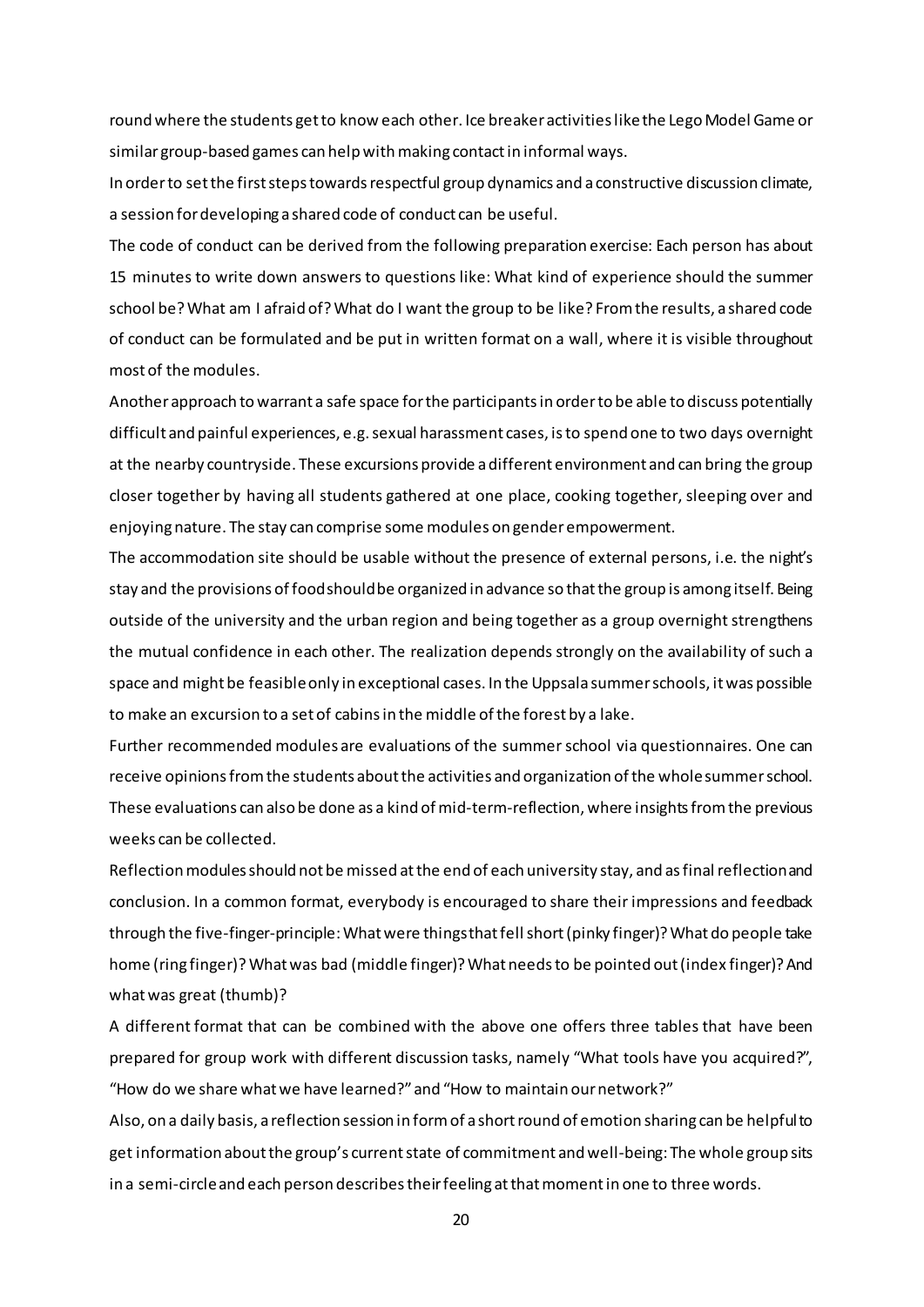Finally, one timeslot of a couple of hours should be held free in the schedule in order for the organizers to be able to react to the wishes of the summer school group. This can regard the continuation of discussions on open topics from other modules, reflections on selected parts of the summer school or just opening up space for topics the group wants to discuss.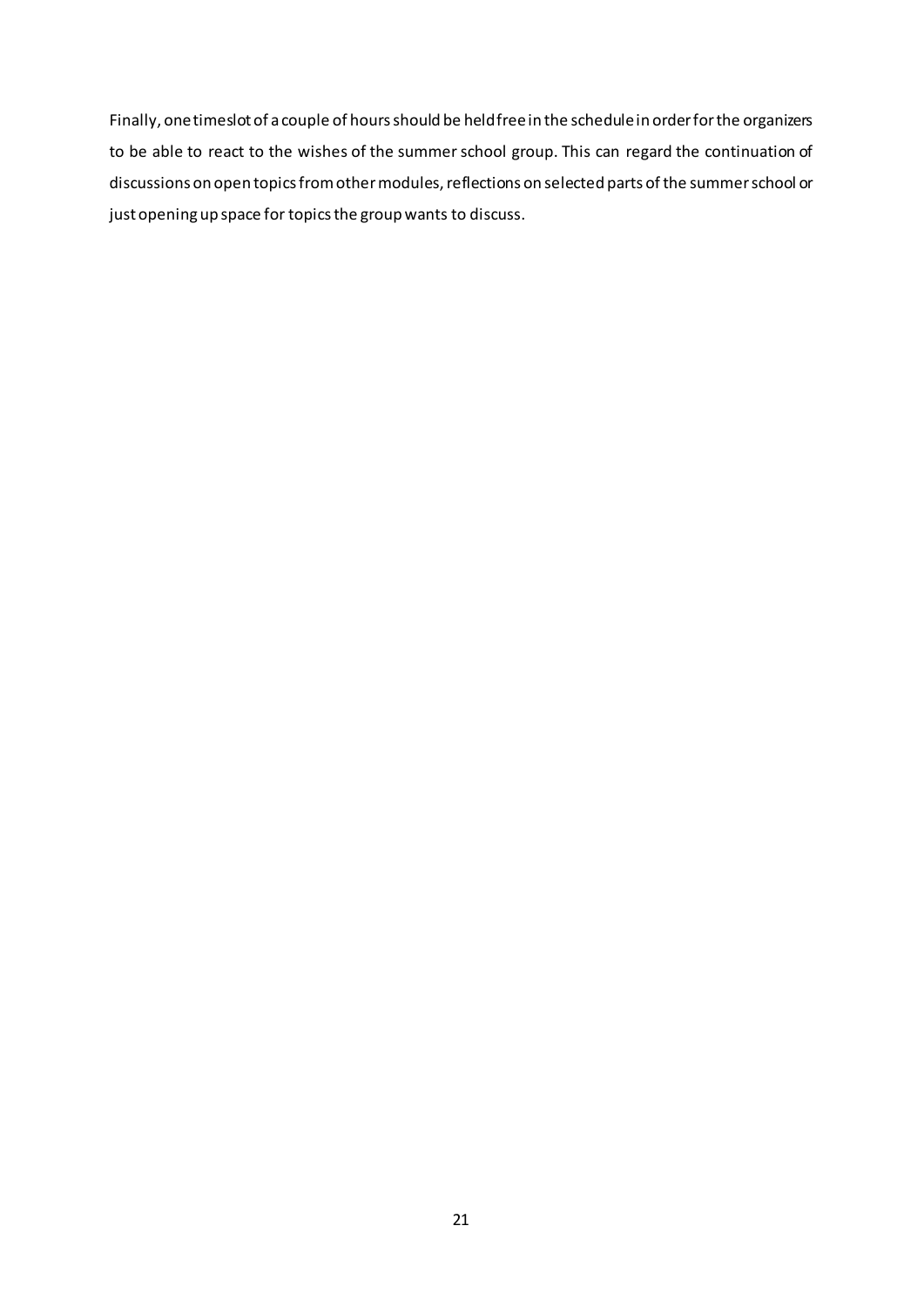#### **Appendix**

<span id="page-21-0"></span>Between 2016 and 2019, six summer schools were carried out. Two summer schools took place in parallel each year: Partner universities from two countries each jointly ran a bilateral summer school of four weeks. The binational cooperation took place alternately.

In 2017, one joint summer school took place in Berlin and Barcelona, the other in Sheffield/Manchester and Uppsala. In 2018, the Berlin team collaborated with Sheffield/Manchester, the Uppsala team with Barcelona. The last round in 2019 comprised a Berlin-Uppsala summer school and a Sheffield/Manchester-Barcelona summer school.

Important to note: The partners in Barcelona and in the United Kingdomare formed by two universities each. In Barcelona, summer schools have been organized as a collaboration of the Universitat Autònoma de Barcelona and the Universitat de Barcelona. The partners in United Kingdom consisted of representatives of the University of Manchester and the University of Sheffield.

Each summer school lasted four weeks, two weeks in each country of the binational collaboration. In Barcelona and the United Kingdom, the summer school changed places every week, i.e. in Barcelona from the first week at Universitat Autònoma de Barcelona to the second week at Universitat de Barcelona, in the United Kingdomfrom Sheffield to Manchester.

#### <span id="page-21-1"></span>Example of Summer School Time Tables

In the following, you find examples for binational summer schools as they were implemented during the Strategic Partnership. Due to the specific conditions and constraints of the specific universities,the schedules differ from one another. Nevertheless, the schedules comprise modules from all central pillars. The following set of schedules is intended to give an impression of how summer school schedules can be designed.

The colours refer to different pillars of the curriculum. Green signals pillar I: research stays at physics departments; red marks pillar II: visits to physics research institutions; orange stands for pillar III: empowerment and gender equality policy; blue indicates pillar IV: gender studies and physics; yellow refers to the transversal pillar: group organisation and group dynamics.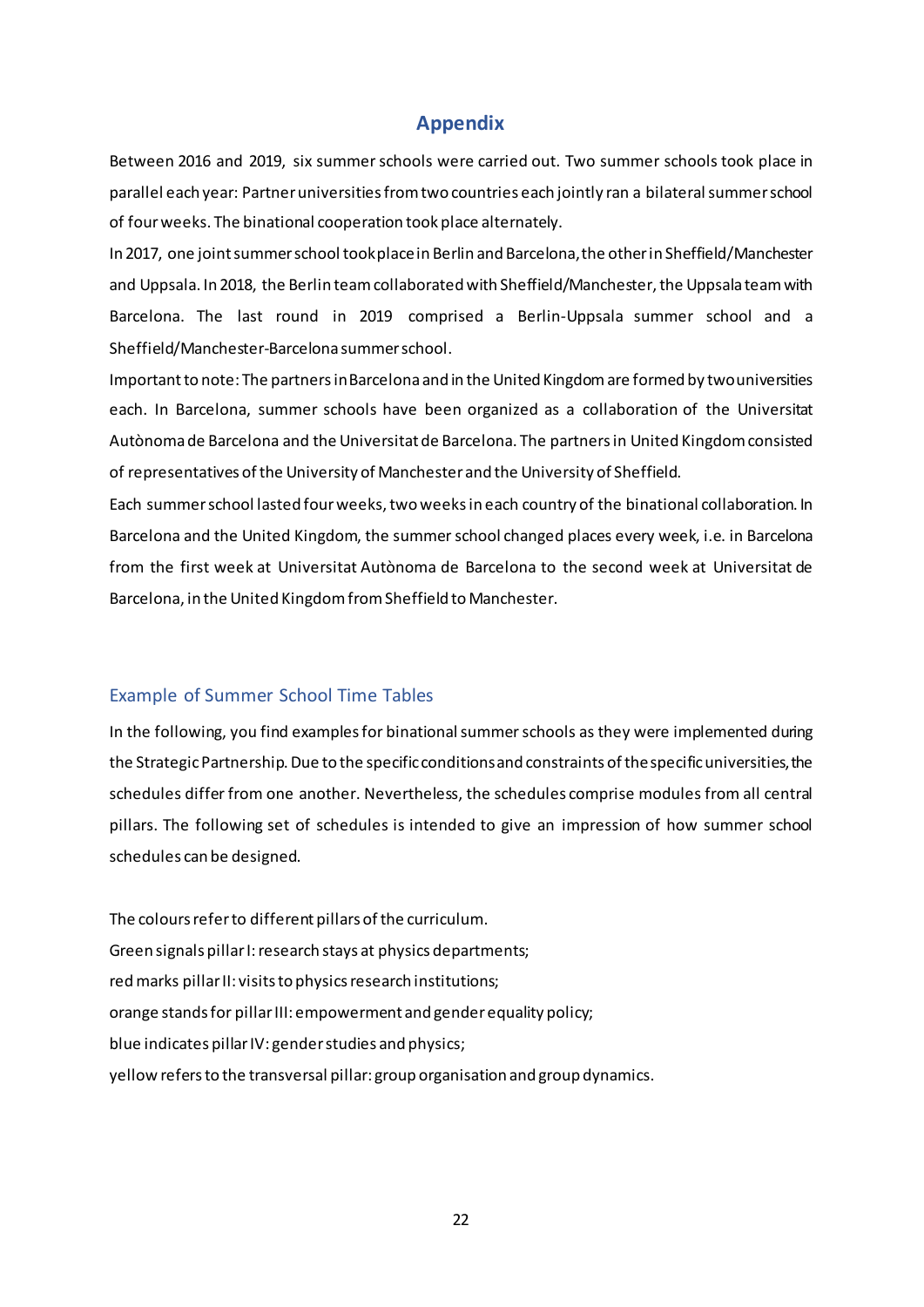## <span id="page-22-0"></span>Berlin – Uppsala Summer School 2019

## *Summer School in Berlin from 22nd of July to 2nd August 2019*

| Monday                                                                     | Tuesday                                                                                                                      | Wednesday                                                                                  | Thursday                                                                                                                                               | Friday                                                                                            |
|----------------------------------------------------------------------------|------------------------------------------------------------------------------------------------------------------------------|--------------------------------------------------------------------------------------------|--------------------------------------------------------------------------------------------------------------------------------------------------------|---------------------------------------------------------------------------------------------------|
| Welcome                                                                    | Introduction to Gender &<br><b>Science Studies</b>                                                                           |                                                                                            |                                                                                                                                                        | <b>Visit to Electron Storage</b>                                                                  |
| <b>Ice Breakers</b>                                                        | <b>Guided Tour through the</b><br>Department and<br>Presentations of the                                                     | Reflection on Gender &<br>Physics:<br>Networking against<br><b>Structural Inequalities</b> | Reflection on Gender &<br>Physics:<br><b>Career Stages and their</b><br>shifting Challenges                                                            | <b>Ring BESSY II</b><br><b>Helmholtz Center Berlin</b>                                            |
| <b>Code of Conduct</b>                                                     | <b>Working Groups Offering</b><br><b>Research Stays</b>                                                                      |                                                                                            |                                                                                                                                                        | Lunch                                                                                             |
| Lunch                                                                      | Lunch                                                                                                                        | Lunch                                                                                      | Lunch                                                                                                                                                  |                                                                                                   |
|                                                                            |                                                                                                                              |                                                                                            |                                                                                                                                                        |                                                                                                   |
| <b>Feminist City Tour</b><br><b>Women History Tour in</b><br><b>Dahlem</b> | Guided Tour through the<br>Department and<br>Presentations of the<br><b>Working Groups Offering</b><br><b>Research Stays</b> | Visit to Leibniz-Institute of<br><b>Astrophysics Potsdam (AIP)</b>                         | <b>Visit to Fritz-Haber-Institut</b><br><b>Department for Molecular</b><br><b>Physics</b><br>and<br><b>Department for Physical</b><br><b>Chemistry</b> | <b>Visit to Max Born Institute</b><br>for Nonlinear Optics and<br><b>Short Pulse Spectroscopy</b> |

## Week 1 at Freie Universität Berlin, Germany

#### Week 2 at Freie Universität Berlin, Germany

| Monday                                                 | Tuesday                                                 | Wednesday                                                                                              | Thursday                                             | Friday                                       |
|--------------------------------------------------------|---------------------------------------------------------|--------------------------------------------------------------------------------------------------------|------------------------------------------------------|----------------------------------------------|
| Research Stay in the<br><b>Selected Working Groups</b> |                                                         | <b>Reflection on Gender &amp;</b><br>Physics:<br><b>Identifying and Breaking</b><br><b>Stereotypes</b> | <b>Privilege Walk</b>                                | Presentation of the<br>Research Stays in the |
|                                                        |                                                         |                                                                                                        | Reflection on Gender &<br>Physics:                   |                                              |
|                                                        |                                                         | <b>Microagressions</b>                                                                                 | <b>Finding Suitable Work</b><br><b>Place Culture</b> | <b>Working Groups</b>                        |
|                                                        | Research Stay in the<br><b>Selectied Working Groups</b> | Lunch                                                                                                  | Lunch                                                | Lunch                                        |
|                                                        |                                                         | <b>World Café with Gender</b>                                                                          | <b>Networking with PhD</b><br><b>Students</b>        |                                              |
|                                                        |                                                         | <b>Equality Officers</b>                                                                               | Time to Prepare<br>Presentations                     | <b>Open Discussions</b>                      |
|                                                        |                                                         |                                                                                                        |                                                      |                                              |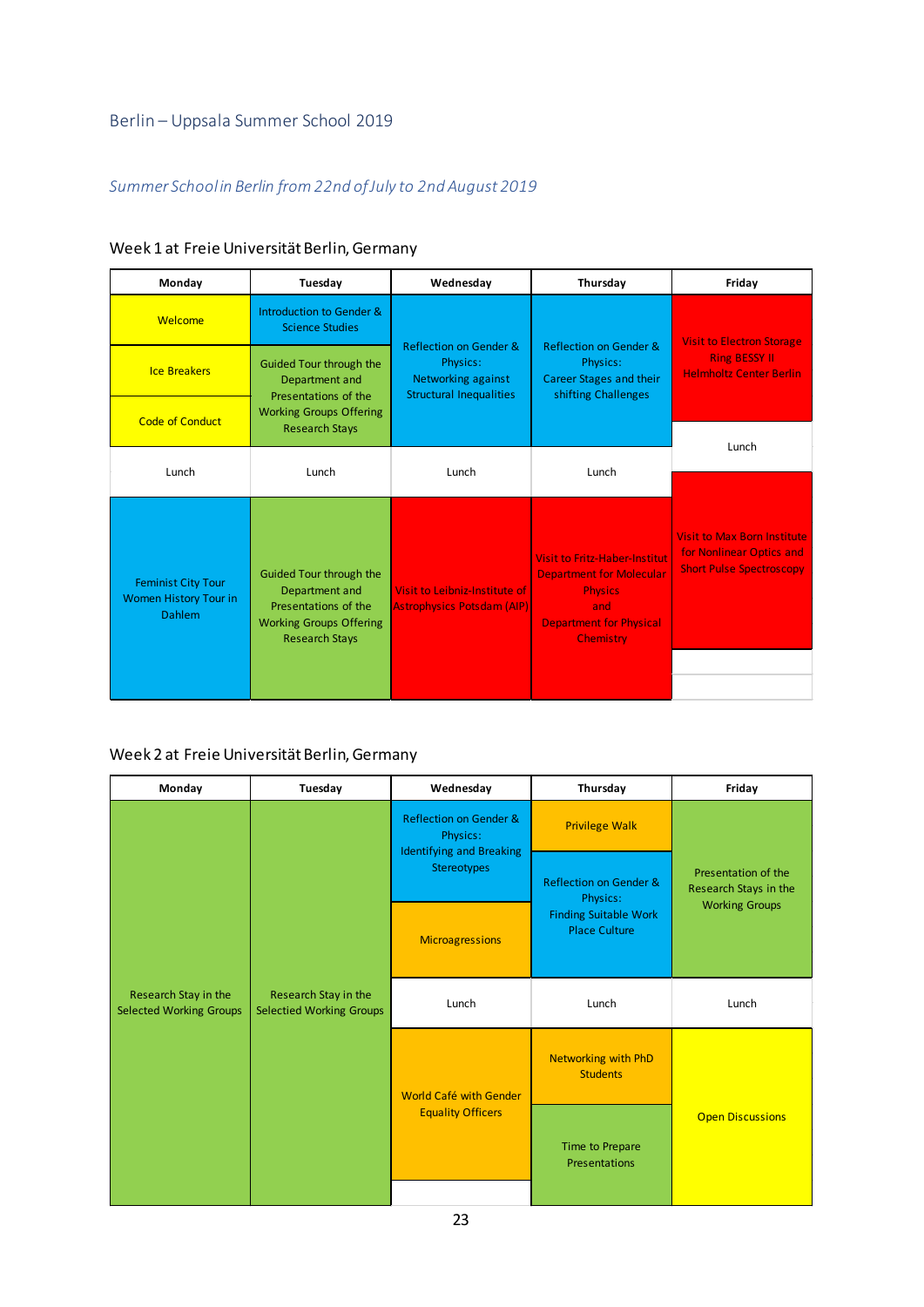| Monday                                                                                        | Tuesday                                                                                  | Wednesday                                                                                                                                                     | Thursday                                                                                               | Friday                         |
|-----------------------------------------------------------------------------------------------|------------------------------------------------------------------------------------------|---------------------------------------------------------------------------------------------------------------------------------------------------------------|--------------------------------------------------------------------------------------------------------|--------------------------------|
| Welcome<br>Guided Tour through the<br>Department and of the<br><b>Working Groups Offering</b> | "She Should Have Won The<br>Nobel Prize"<br><b>Introduction and Group</b><br><b>Work</b> | "Dandelion Physics"<br>Presentation of a Study on<br>the Situation at the Physics<br><b>Department at Uppsala</b><br>Universitet from a Gender<br>Perspective | <b>Unconscious Bias</b><br>and<br><b>Master Suppression</b><br><b>Techniques</b>                       |                                |
| <b>Research Stays</b>                                                                         | Lunch                                                                                    | Lunch                                                                                                                                                         | Lunch                                                                                                  | Research Stay in the           |
| Lunch                                                                                         | "She Should Have Won The                                                                 |                                                                                                                                                               | "Brain Factoids of Gender                                                                              | <b>Selected Working Groups</b> |
| Guided Tour through the<br>Department and of the                                              | Nobel Prize"<br><b>Group Work</b>                                                        | <b>Transnational Living</b>                                                                                                                                   | and Science"<br><b>Guest Lecture about</b><br><b>Critical Reading of</b><br>Scientific Articles with a |                                |
| <b>Working Groups Offering</b><br><b>Research Stays</b>                                       | <b>Group Presentations on</b>                                                            |                                                                                                                                                               | <b>Gender Perspective</b>                                                                              |                                |
|                                                                                               | 'She Should Have Won The<br>Nobel Prize"                                                 | <b>Presentation Techniques</b>                                                                                                                                |                                                                                                        |                                |
| <b>Welcome Dinner</b>                                                                         |                                                                                          |                                                                                                                                                               |                                                                                                        |                                |

## Week 3 at Uppsala Universitet, Sweden

#### Week 4 at Uppsala Universitet, Sweden

| Monday                                                 | Tuesday                                                        | Wednesday                                                                      | Thursday                                                                                                                                  | Friday                                    |
|--------------------------------------------------------|----------------------------------------------------------------|--------------------------------------------------------------------------------|-------------------------------------------------------------------------------------------------------------------------------------------|-------------------------------------------|
| Research Stay in the<br><b>Selected Working Groups</b> | Time to Prepare<br><b>Presentations</b>                        | <b>Group bonding activities</b><br>and time to reflect on the<br>last workshop | <b>Visit to Stockholm</b><br><b>University</b><br><b>AlbaNova University Center</b><br>for Physics, Astronomy and<br><b>Biotechnology</b> | <b>Evaluation of the Summer</b><br>School |
|                                                        | <b>Departure to Norreda</b><br><b>Overnight Stay in Cabins</b> | <b>Departure from Norreda</b><br><b>Overnight Stay in Cabins</b>               |                                                                                                                                           | Lunch                                     |
|                                                        | Lunch                                                          | Lunch                                                                          |                                                                                                                                           |                                           |
|                                                        | Sexual Harrasment and<br>#metoo                                | Presentation of the<br>Research Stays in the                                   |                                                                                                                                           | <b>Open Discussions</b>                   |
|                                                        |                                                                | <b>Working Groups</b>                                                          |                                                                                                                                           |                                           |
|                                                        |                                                                |                                                                                |                                                                                                                                           | <b>Farewell Party</b>                     |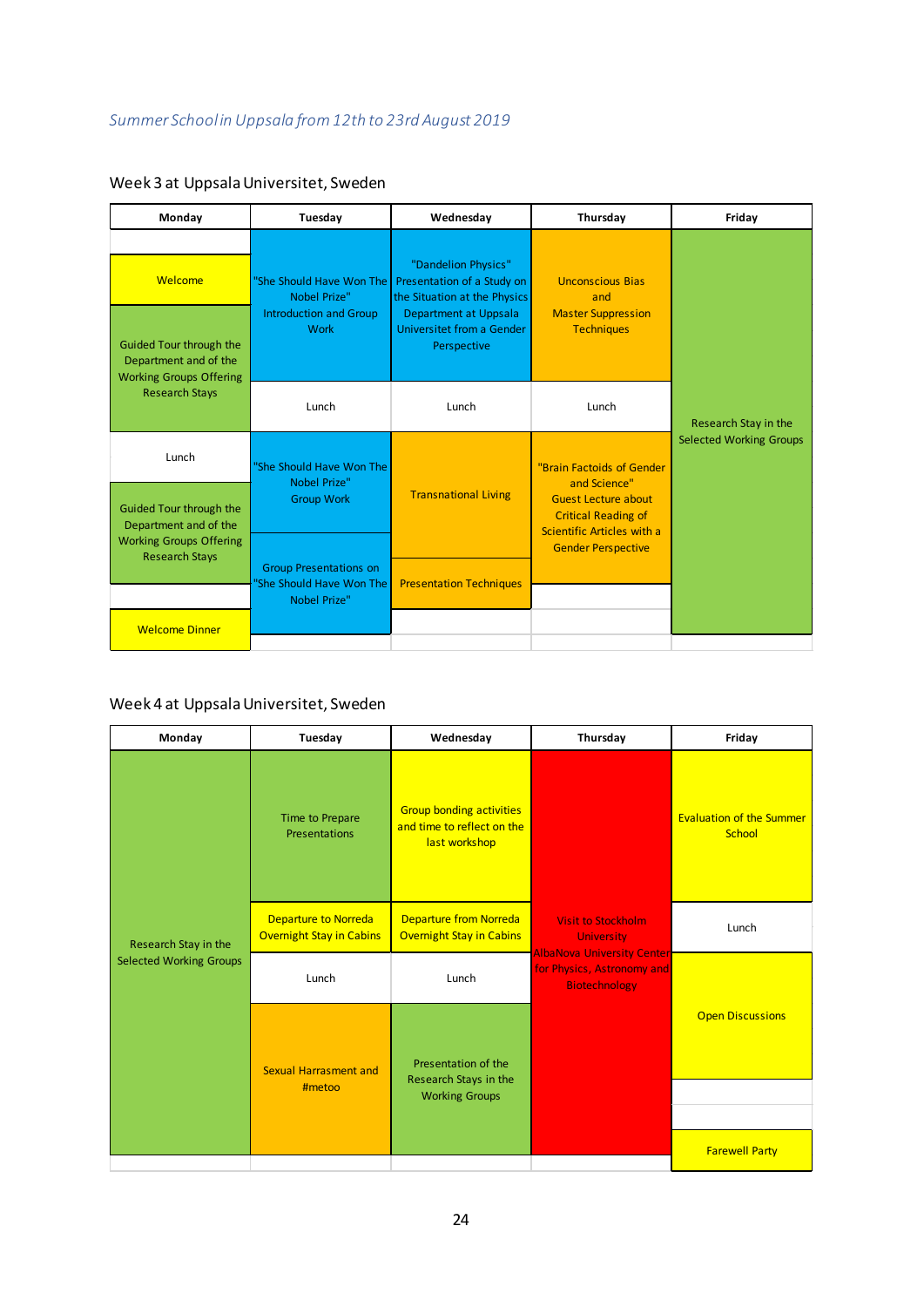## <span id="page-24-0"></span>Barcelona – Manchester/Sheffield Summer School 2019

## *Summer School in Barcelona from 15th July to 26th July 2019*

| Monday                                                             | Tuesday                                                                                                                     | Wednesday                                                                                | Thursday                                           | Friday                                                                    |
|--------------------------------------------------------------------|-----------------------------------------------------------------------------------------------------------------------------|------------------------------------------------------------------------------------------|----------------------------------------------------|---------------------------------------------------------------------------|
| Get-together                                                       | Get-together                                                                                                                | Get-together                                                                             |                                                    | Get-together                                                              |
| Welcome<br>$\mathcal{R}$<br><b>Ice Breakers</b>                    | Representation of<br>Female Researchers in<br><b>Movies</b><br>Guided Tour through the<br>Department and of the             | <b>Visit to 3rd Generation</b><br><b>Synchrotron Light</b><br><b>Facility</b>            |                                                    | <b>Group Presentations on</b><br>"She Should Have Won<br>The Nobel Prize" |
|                                                                    | <b>Working Groups</b><br>Offering Research Stavs                                                                            | <b>ALBA</b>                                                                              |                                                    |                                                                           |
| Lunch                                                              | Lunch                                                                                                                       | Lunch                                                                                    | <b>Research Stay in</b><br><b>Selected Working</b> | <b>Round Table with</b><br><b>Female Physicists</b>                       |
| Guided Tour through the<br>Department and of the                   |                                                                                                                             | <b>Visit to the Computer</b><br><b>Vision Center</b>                                     | <b>Groups</b>                                      |                                                                           |
| <b>Working Groups</b><br><b>Offering Research Stays</b>            | "Women in Wikipedia"<br><b>Presentation and</b><br>Workshop on the<br><b>Representation of</b><br><b>Women in Wikipedia</b> | <b>CVC</b>                                                                               |                                                    |                                                                           |
| <b>Workshop on</b><br><b>Missconsecptions in</b><br><b>Physics</b> |                                                                                                                             | "She Should Have Won<br>The Nobel Prize"<br><b>Introduction and Group</b><br><b>Work</b> |                                                    | <b>Feminist City Tour</b>                                                 |
|                                                                    |                                                                                                                             |                                                                                          |                                                    | <b>Dinner</b>                                                             |

## Week 1 at Universitat Autònoma de Barcelona, Spain

## Week 2 at Universitat de Barcelona, Spain

| Monday                                                                                                      | Tuesday                                                                                                     | Wednesday                                                                           | Thursday                                                                                 | Friday                                                |
|-------------------------------------------------------------------------------------------------------------|-------------------------------------------------------------------------------------------------------------|-------------------------------------------------------------------------------------|------------------------------------------------------------------------------------------|-------------------------------------------------------|
| Welcome                                                                                                     | Guided Tour through the<br>Department and of the<br><b>Working Groups</b><br><b>Offering Research Stays</b> | <b>Visit to Catalonia</b><br><b>Institute for Energy</b><br>Research<br><b>IREC</b> | A Philosophical<br>Introduction to Feminsm                                               | Research Stay in<br><b>Selected Working</b><br>Groups |
| Presentation on the<br>History of Women in<br><b>Science</b>                                                |                                                                                                             |                                                                                     | <b>Feminist Economy</b>                                                                  |                                                       |
| Lunch                                                                                                       | Lunch                                                                                                       | Lunch                                                                               | Lunch                                                                                    | Lunch                                                 |
| Outreach with a<br><b>Feminist Perspective</b>                                                              | <b>Visit to Spin-off</b><br><b>Companies from the</b><br><b>Physics Department</b>                          | Visit to the Institute of                                                           | Introduction to the<br><b>Gender Research at UB</b>                                      | <b>Open Discussions</b>                               |
| Guided Tour through the<br>Department and of the<br><b>Working Groups</b><br><b>Offering Research Stays</b> | <b>Networking with PhD</b><br><b>Students</b>                                                               | <b>Photonic Sciences</b><br><b>ICFO</b>                                             | Workshop on LGBT+ in<br>Academia                                                         | Evaluation                                            |
|                                                                                                             |                                                                                                             |                                                                                     | "Científiques a prop"<br>Outreach by AMIT a<br><b>Women in Physics</b><br><b>Network</b> |                                                       |